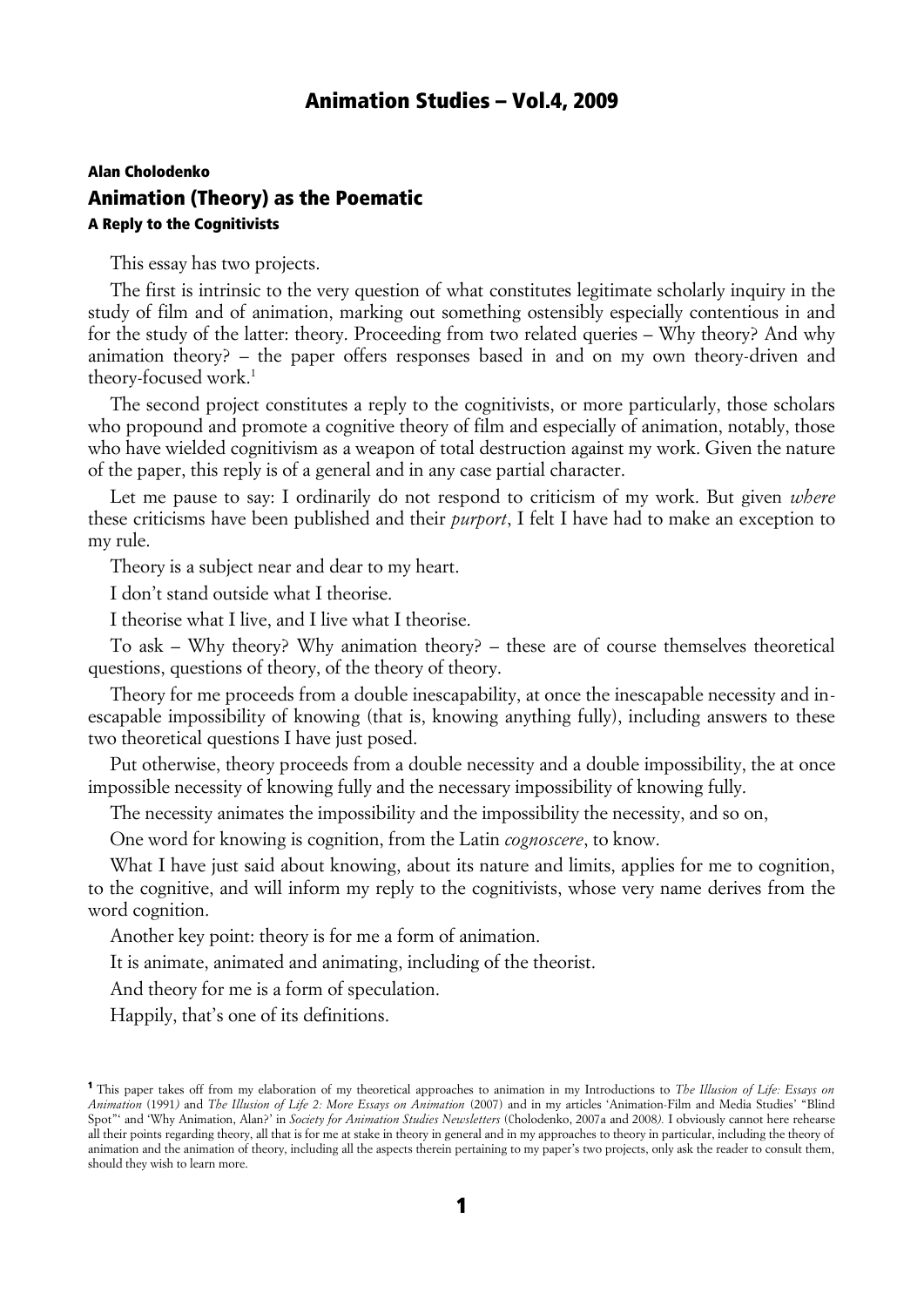It comes from the Greek *theoria*, a looking at, viewing, contemplation, speculation, also a sight, a spectacle, from *theoros*, spectator, looker on, from stem *thea*… to look on, view contemplate…

Which means that there's an implied spectator in every theory.

And for those who have read my work on the Derridean spectre and the Homeric spectre psuché<sup>2</sup>, there's a spectre in every spectator-speculator, and in every theory, too – something Jacques Derrida acknowledges in his declaration of the spectre as 'perhaps the hidden figure of all figures' (Derrida, 1994 p.120).

As for the word 'speculate', of all its meanings, the one that most attracts me is: 'to undertake, to take part or invest in, a business enterprise or transaction of a risky nature in the expectation of considerable gain', especially as it inflects with its risk other of speculate's meanings – 'to observe or view mentally' and 'to conjecture'.

As speculation, as a kind of 'risky business', my work is what I call after Derrida and Jean Baudrillard a kind of 'reality-fiction', 'theory-fiction', including of course this paper.

Let me add: for me, theory is never not there, operating and animating, whether explicitly stated or not.

All propositions, all discourses, all practices, all ideas have a theoretical support, basis, 'ground'…

Even those who might think theory has no place in animation studies have thereby a theory, a theory not only about animation studies but about theory itself!

So not only is theory inescapable, those who think they *can* escape theory, *have* escaped theory, are arguably the most in thrall to it (analogous to how Louis Althusser theorises ideology (Althusser, 1970)).

And for me there is no meta-'anything', including of theory, that would be the ground of all, including of all theory, no transcendental signified where all knowledge would at last achieve its final form, its resolution and definitiveness. Put otherwise, there is no theory that subsumes every theory, no final theory, no TOE (Theory of Everything), except perhaps the TOE that there is no TOE.<sup>3</sup>

I should also note: in being linked to Greek *thea*, theory is also linked to theatre, to spectacle, to mimesis.

I come out of film theory, as I indicated in my Introduction to *The Illusion of Life: Essays on Animation* (1991), where I explicitly stated that my work in film theory was a critique of late '60s French film theory from the perspective of 'poststructuralist' and 'postmodernist' approaches to film.4 As for my theorising of animation, I marked in my Introduction that it was to serve as *supplement – supplement –* to the scholarship already done on animation. It was and is a theorising likewise 'poststructuralist' and 'postmodernist', foregrounding 'animation's special association with the "abject", the double, the "uncanny", the sublime, seduction, *différance*, disappearance and death...' (Cholodenko, 1991a p.14).<sup>5</sup> Why do I and others privilege such approaches for the

<sup>&</sup>lt;sup>2</sup> My articles on the Derridean spectre include 'The Crypt, the Haunted House, of Cinema', 'The Nutty Universe of Animation, the "Discipline" of All 'Disciplines", And That's Not All, Folks!', 'Still Photography?' and '(The) Death (of) the Animator, or: The Felicity of Felix', Parts I (soon to appear on the SAS website) and II. My articles on the Homeric spectre *psuché* include 'Still Photography?' and '(The) Death (of) the Animator, or: The Felicity of Felix', Part II.

<sup>3</sup> On the TOE, see my 'The Nutty Universe of Animation, the "Discipline" of All "Disciplines", And That's Not All, Folks!'.

<sup>4</sup> I include its English avatar whenever I write of late '60s French film theory in this essay.

<sup>5</sup> In this sentence 'seduction' specifically references Baudrillard, '*différance'* Derrida. See page 14 of my Introduction for the full text.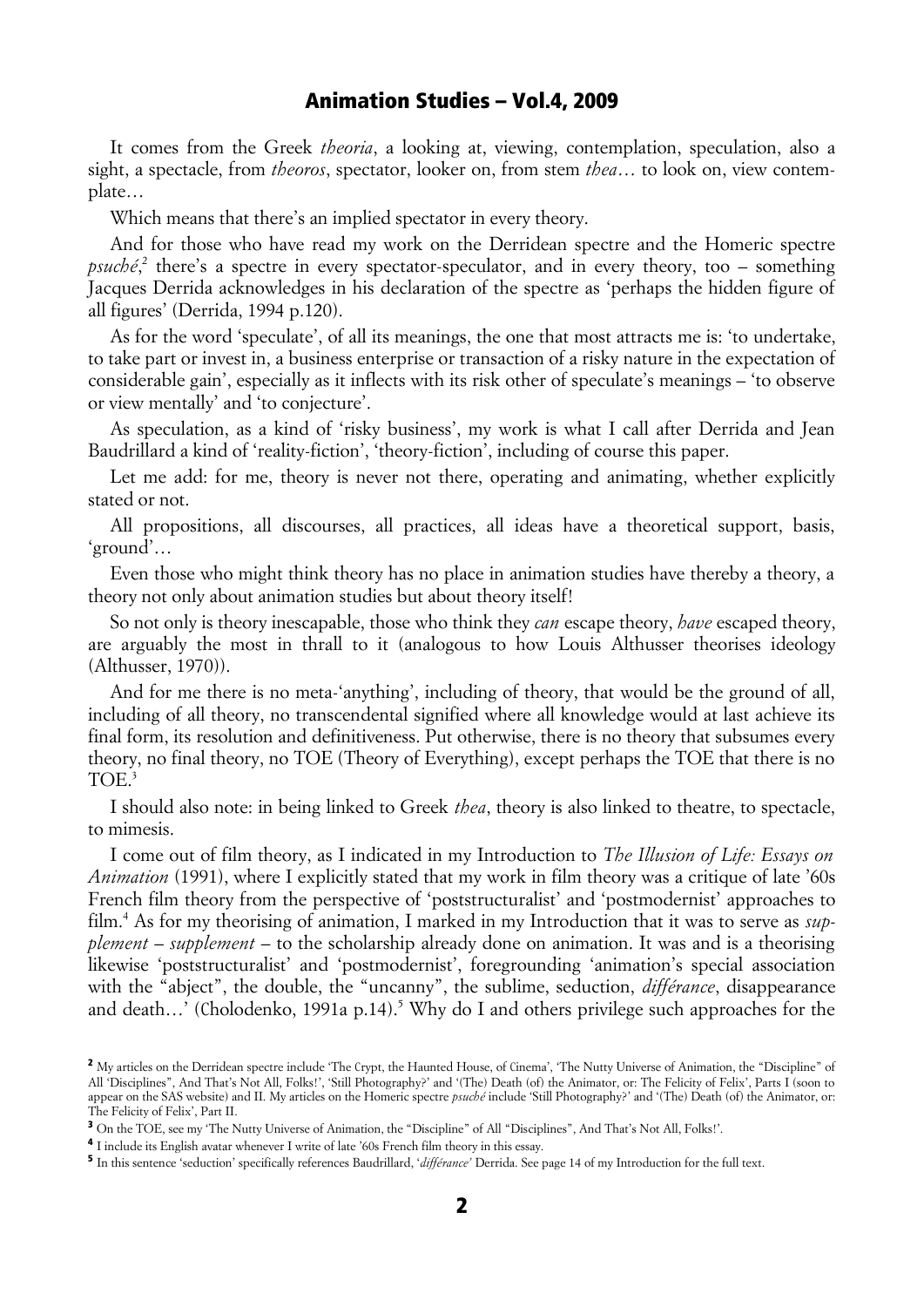theorising of animation in our two volumes? Because we believe they not only offer the richest ways to theorize animation (and the animatic), they are the most isomorphic with it, the most, as it were, informed by and performing it.

Mine has been a theorising seeking to reanimate not only film theory, Film Studies but animation theory, animation studies, indeed the very idea of film. To that end, my first key, apparently still radical, proposal of that Introduction is: not only is animation a form of film, film, all film, film 'as such', is a form of animation.

No matter to the 'cognitivists' Jayne Pilling, in her Introduction to *A Reader in Animation Studies* (1997) and Andrew Darley, in his article 'Bones of Contention: Thoughts on the Study of Animation', in *Animation: An Interdisciplinary Journal*, vol. 2, no. 1, 2007, that I stated my work was a *critique* of late '60s French film theory. Disregarding that, they illogically make my work subject to cognitive film theorists David Bordwell and Noël Carroll's so-called 'critique of Grand Theory' (Bordwell and Carroll, 1996 pp.xiii-xvii; Bordwell, 1996; Carroll, 1996), which critique is, ironically, *just like my work*, a critique of late '60s French film theory (though approached from a dramatically different direction).<sup>6</sup> Nor do Pilling and Darley argue any case for so identifying my work as Grand Theory, which, once done, is meant automatically to spell its banishment from the magic kingdom of animation studies or even its liquidation. Say the magic words 'Grand Theory' and poof! You're 'history'! Terminated with extreme prejudice.

Nor, significantly, do Bordwell and Carroll name the work of Baudrillard and Derrida *–* the *lynchpins* of my work *–* Grand Theory. Nor *–* ironically, inconsistently, given they do identify my work as Grand Theory *–* do Pilling and Darley so name that of these lynchpins of my work. While Pilling says nothing on the matter, Darley takes a different tack. He declares deconstruction (the term associated with Derrida's work) a crucial approach to 'culture per se', while at the same time insinuating my kind of work *perverts* deconstruction, becoming ironically, inexplicably, thereby, as he puts it, 'so-called "theory"' (Darley, 2007 p.71), the dreaded 'theory' (short for 'Grand Theory')!

Needless to say, I challenge this charge.

For a start, I would refer him to my '*Who Framed Roger Rabbit,* or The Framing of Animation' essay in *The Illusion of Life*, an essay that is a 'meeting place' of animation and deconstruction. In fact, in that essay I deliberately quote Derrida's use of the term 'cinematography' as form of what he calls writing to valorise my deconstructive theorising of film and animation (Cholodenko, 1991b p.214). I would add: not that it is conclusive but years ago Derrida told me he liked *The Illusion of Life* book and my '*Who Framed Roger Rabbit'* essay in it; and more recently, he told me he thought my likewise Derridean essay 'The Crypt, the Haunted House, of Cinema' (Cholodenko, 2004), which like *The Illusion of Life* I had given him to read, was 'wonderful'. His word.

Some cynics might suggest that my citing here of Derrida's approval is purely gratuitous, selffulfilling, that it was automatically guaranteed that Derrida would be nothing other than acknowledging of my work for the simple reason that I drew upon his. But the matter is not nearly so simple. It would not have been enough to draw upon Derrida's work to gain such a response, one would have had to do so in a way that respected and accorded with that work's testing complex-

<sup>6</sup> Pilling so subjects my work on pages xiii-xiv, plus xviii, note 19; Darley on pages 70-75. A large-scale, focused critique of cognitive film theory's 'critique of Grand Theory' is unfortunately beyond the reach of this essay. But I must say that Christian Metz told me in 1982 that, while he aspired to a science of cinema – what would qualify for me as a TOE of it – through the adding of the economic instance of cinema to his psycho analytic semiotics of cinema, it had not yet been achieved. Not only did he never to my knowledge elaborate that economic instance or otherwise declare the goal had been reached, he also told me at that time that there was a tremendous amount of work to be done in the theorising of film, work which I took to be part and parcel of what would have to be done before a science of cinema could for him be achieved.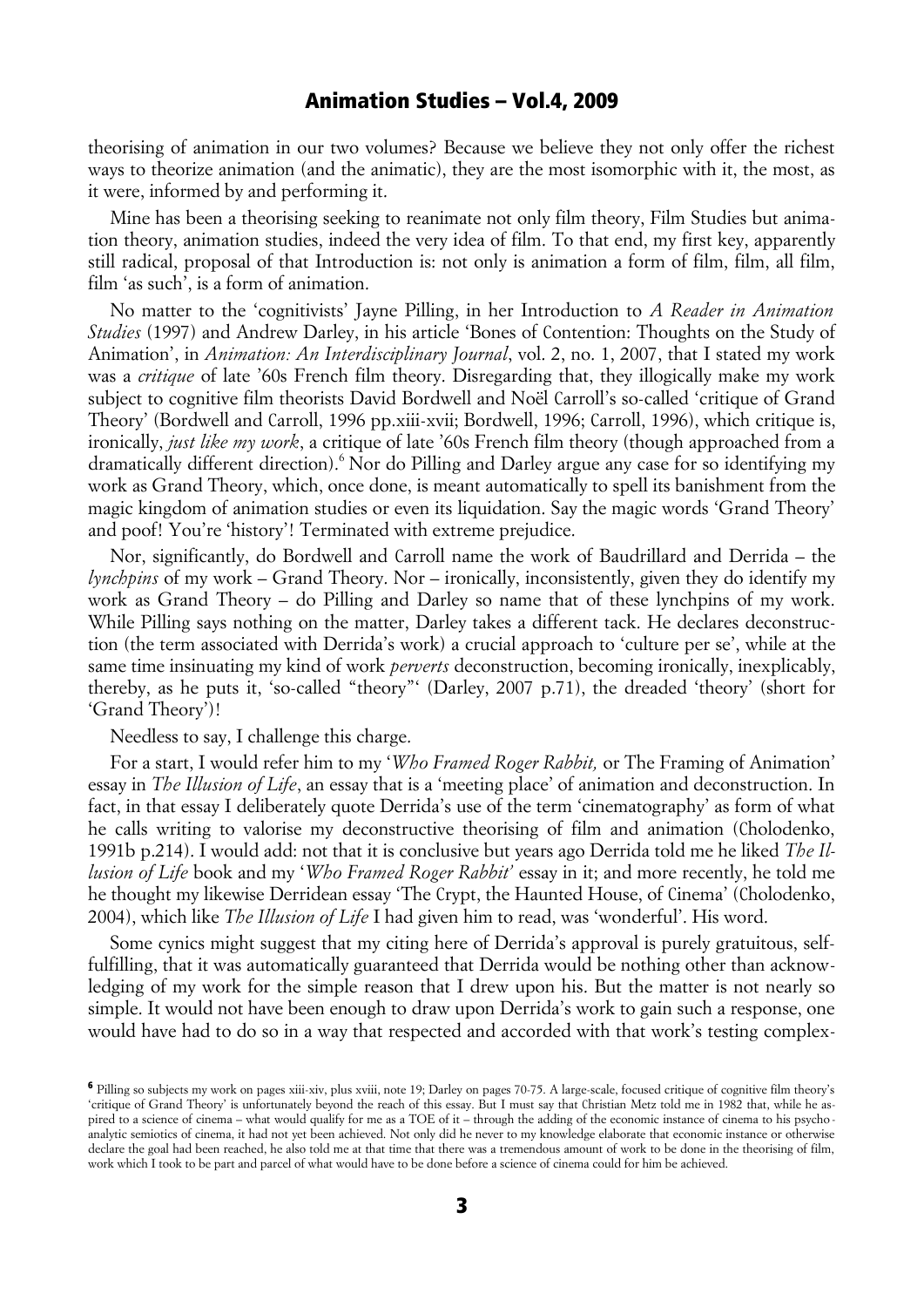ity, richness, and rigour, that understood, represented and used its challenging logics correctly. It is a fact that the demanding complexity, richness and rigour of the work of theorists like Derrida and Baudrillard means that their work, including their exacting logics, can all too easily be not only misunderstood and misrepresented but used incorrectly. I have seen that aplenty. Even the term 'deconstruction' is almost as commonly misused as used (Cholodenko, 2007c pp.47-48). So Derrida's acknowledgement of my work, to say nothing of praise of it, means I got it right for him, which likewise means, contrary to Darley's insinuation, I did not pervert Derrida's work, as well as argues that at best Darley does not understand deconstruction.

To pursue that further, it seems rather perverse in general and rather a perversion of Derrida's work in particular for Darley to declare 'deconstruction … crucial' for the understanding of 'culture per se' (p.73), yet at the same time to state 'I'm afraid I view rather conservatively attempts to import, willy-nilly, so-called "theory" (usually French and post-structuralist) into the study and understanding of animation' (p.70). Since Derrida, an Algerian born French citizen, was the founder of deconstruction and deconstruction is a mode, indeed one of the most prominent modes, of French poststructuralism, how can Darley at once declare deconstruction crucial and issue a blanket savaging of French poststructuralism as 'so-called "theory"'?! There is no logic, no sense here. Is he saying not merely that my work perverts deconstruction but *Derrida's* work perverts deconstruction?! (Certainly the one time he names Derrida he speaks of 'Derrida's approach to deconstruction' and of a discussion in my Introduction to *The Illusion of Life* as 'inspired' by 'Derrida's approach' to it (Darley, 2007 p.71).) Is he saying deconstruction is fine for understanding culture per se but not for understanding animation per se?! If so, is he suggesting culture per se and animation per se are totally unrelated?! These propositions make no sense either. And beyond that, since deconstruction challenges the very notion and being of the 'per se', the in-itself that would be entire to itself, how can Darley even claim 'deconstruction…crucial' for the understanding of 'culture per se'?! The only way is if he believes erroneously that deconstruction is allied, isomorphic, one with the ontological rather than is the at once enabling and *disenabling* condition of the ontological.

In light of these queries around Derrida, deconstruction and theory, I must pause here to contextualise briefly Darley's 'cognitivist' critique of my work in terms of its theoretical framework and philosophical commitments, his assertion of Bordwell's and Carroll's approaches as the measure of 'the ultimate worth' (Darley, 2007 p.75, note 15) of 'theory' in respect to film studies and his bringing of them to assess animation studies. Cognitive film theory, as formulated in the Introduction to Bordwell and Carroll's anthology *Post-Theory: Reconstructing Film Studies* (1996) is based in 'the field of cognitive science *–* [which spans] linguistics, anthropology, psychology, aesthetics, and philosophy of mind' (Bordwell and Carroll, 1996 p.xvi)-neuroscience and artificial intelligence, too *–* is not a unified field but rather one of 'vivid and irreconcilable differences' (Ibid) and 'A cognitivist analysis or explanation seeks to understand human thought, emotion, and action by appeal to processes of mental representation, naturalistic processes, and (some sense of) rational agency' (Ibid).<sup>7</sup> The one thing that binds differing, even diametrically opposed, cognitive film theories is their rejection of 'the psychoanalytic framework that dominated film academia' (Ibid). Anti Grand Theory, Bordwell and Carroll promote what they term 'middle-level' and 'piecemeal' theories, respectively (Bordwell, 1996 p.3, pp.26-30; Carroll, 1996 p.40). I must say, I find their characterisation of late '60s French film theory in large measure a caricature of it, as does Slavoj Žižek (Žižek, 2001), as I likewise find risible Bordwell's characterisations of Derrida,

<sup>7</sup> For an explication of these terms, see Bordwell's 'A Case For Cognitivism', *Iris* 9, Spring 1989.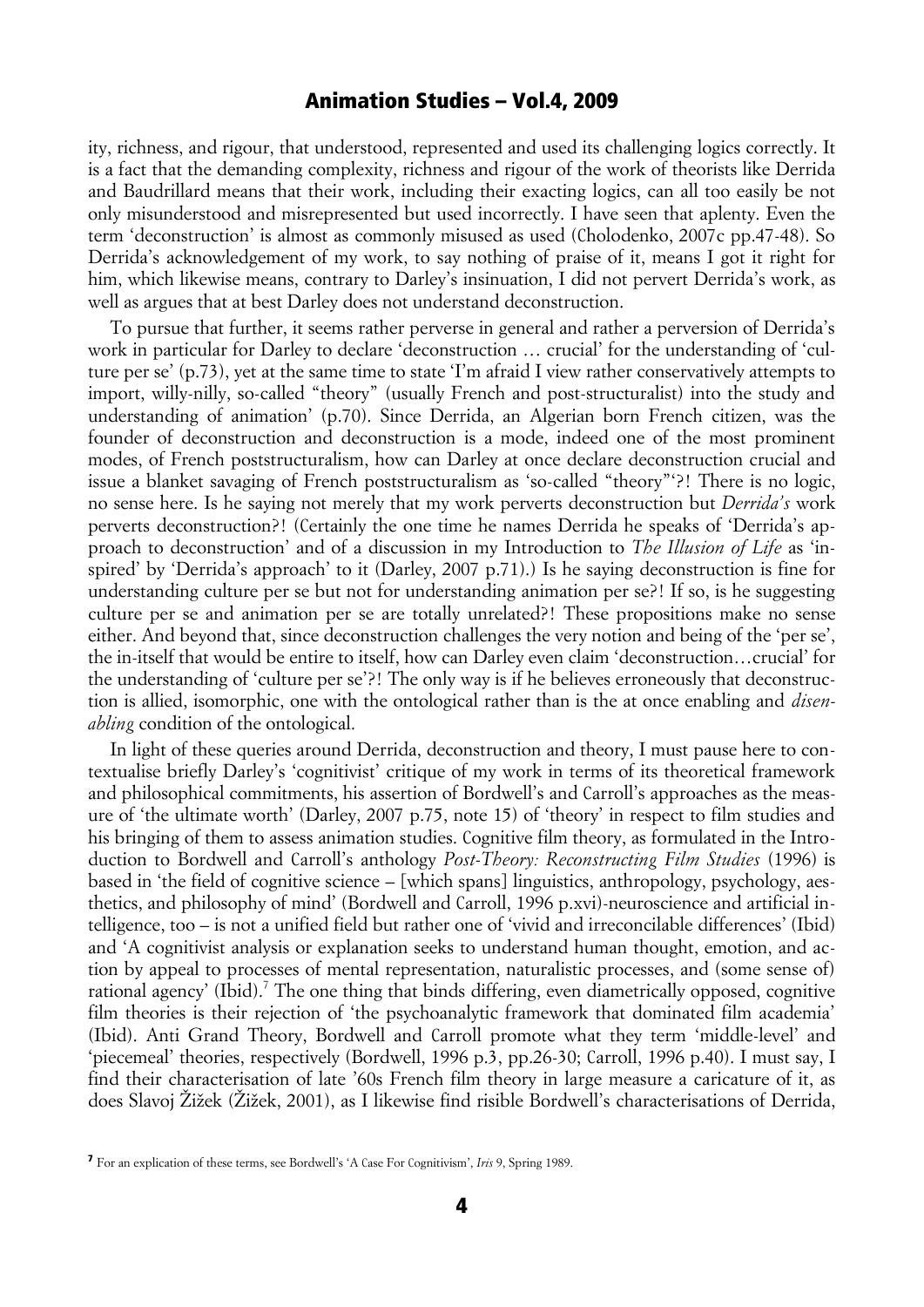Baudrillard, poststructuralism, deconstruction and postmodernism (Bordwell, 1996). Crucially too, I see Bordwell and Carroll's work as a continuation in its own way of the 100 Years War (!), especially as Carroll is also an 'Anglo-American' analytic philosopher, and he and Bordwell *–* American cognitivists *–* are attacking continental (i.e. French) philosophy and theory. And Darley in his own way as their avatar continues that war.

My work, as an astute person said recently, is a philosophy of animation. Yes, and based in continental philosophy, but with this crucial qualification. Insofar as my work is that of Derridean deconstruction, what I said of Derrida's work when introducing him in 1999 at Sydney Town Hall to 2000 people applies also to my work. Declaring that his work had *reanimated* philosophy, I said:

'Deconstruction' is at once both most faithful to philosophy and most violent to it. Operating on both sides of the horizon of philosophy at the same time, 'deconstruction' is at once both philosophy and not-philosophy, therefore neither simply philosophy nor simply not-philosophy. 'It' is the frame, the hymen, the pharmakon, [etc.,] of philosophy. 'It' not only 'thinks' the limit, the between, the undecidable, the impossible, including of philosophy, but performs them, and vice versa.

This is why I refer to my work as theory, not simply philosophy *–* a theory of animation, of animation as the *animatic*. 8

Derrida is a thinker of the limits; deconstruction a recognition, a re-cognition, of limits, *including of cognition*. The purport of Derrida's famous statement 'The concept of writing exceeds and comprehends that of language' (Derrida, 1967 p.8) is that no matter how 'well-made', even if by cognitive scientists and analytic philosophers drawing upon linguistics,<sup>9</sup> language cannot surmount the play of writing *–* writing for Derrida 'the structure always already inhabited by the trace' (Spivak, 1967 p.xxxix) *–* and of *différance –* for Derrida the systematic and regulated play of differing and deferring in and of language, and more.<sup>10</sup> Nor can definition surmount that play, especially the pursuit of a definitive, final definition of animation, the call for which has rung insistently of late in e-mails to the Society for Animation Studies mailing list.<sup>11</sup> In other words, knowledge, language and definition come up against their limits.<sup>12</sup>

<sup>8</sup> For my definition of the animatic, see my Introduction to *The Illusion of Life 2: More Essays on Animation*, pages 43-44.

<sup>9</sup> Here I reference Suzanne Buchan's advocacy of Bordwell and Carroll's 'critique of Grand Theory' and promotion of '"piecemeal" approaches' (Buchan, 2006a p.viii; Buchan, 2006b p.22), though her call for the concentration of such approaches on individual films (Buchan, 2006a p.viii) flies in the face of Bordwell and Carroll's turn away from the one film-one essay format, for that for them in fact characterises work under the banner of 'Grand Theory'! I reference here as well her championing of the goals for animation studies that Etienne Souriau sought for film: 1. animation studies' being a science, a 'scientific discipline' (Buchan, 2006a p.vii), one for Buchan modelled on Souriau's structuralist science, *filmologie,* and enlisted by her to a cognitivist science of animation; and 2. the precondition to film's being a science, a scientific discipline, that is, the development for Souriau, after Condillac, of a 'well-made language', enlisted by Buchan to a 'well-made language' of animation (Buchan, 2006a p.vii; Buchan, 200b p.36)), one 'specific to the animated form' (Ibid), including definitions, terminology, etc. In both her Introduction to and essay in *Animated 'Worlds',* 'The Animated Spectator: Watching the Quay Brothers' "Worlds"', Buchan cites Souriau's 'La Structure de l'univers filmique et le vocabulaire de la filmologie' as support for her call for a science, scientific discipline and 'well-made language' of animation, all three for me always already deconstructed. As well, she explicitly names eight cognitive film theorists in her essay in that book (p.22) in support of that work of cognitive film theory, which theory for her represents a major turn and a major discourse in Film Studies (which is for me and many others a most questionable understanding), and of that work's application to animation theory.

<sup>&</sup>lt;sup>10</sup> It is especially anti-Derrideans who continue to purvey the false idea that for Derrida all there is is textuality, ignoring, or perhaps being ignorant of, just for openers, what is known as Derrida's 'affirmative' phase from 1990 on, where he takes up such subjects as the gift, responsibility, friendship, justice, hospitality, etc.

<sup>&</sup>lt;sup>11</sup> Here I reference Brian Wells' northern hemisphere Spring 2008 e-mails to the SAS mailing list on the subject, calling for that definitive, final definition of animation. At the same time, I am pleased to acknowledge his recognition in his e-mails of the inextricable complication of theory and practice and his call for such recognition on the part of the SAS, including in its 'mission statement' and by explicit promotion of scholarship in both areas, a recognition for him and for myself integral to an understanding of animation.

<sup>&</sup>lt;sup>12</sup> Put in terms of animation, language and definition come up against animation as the animatic. The animatic not only perturbs language, it perturbs the very possibility of definition, including of itself. It disseminates itself, as it does all it 'defines'.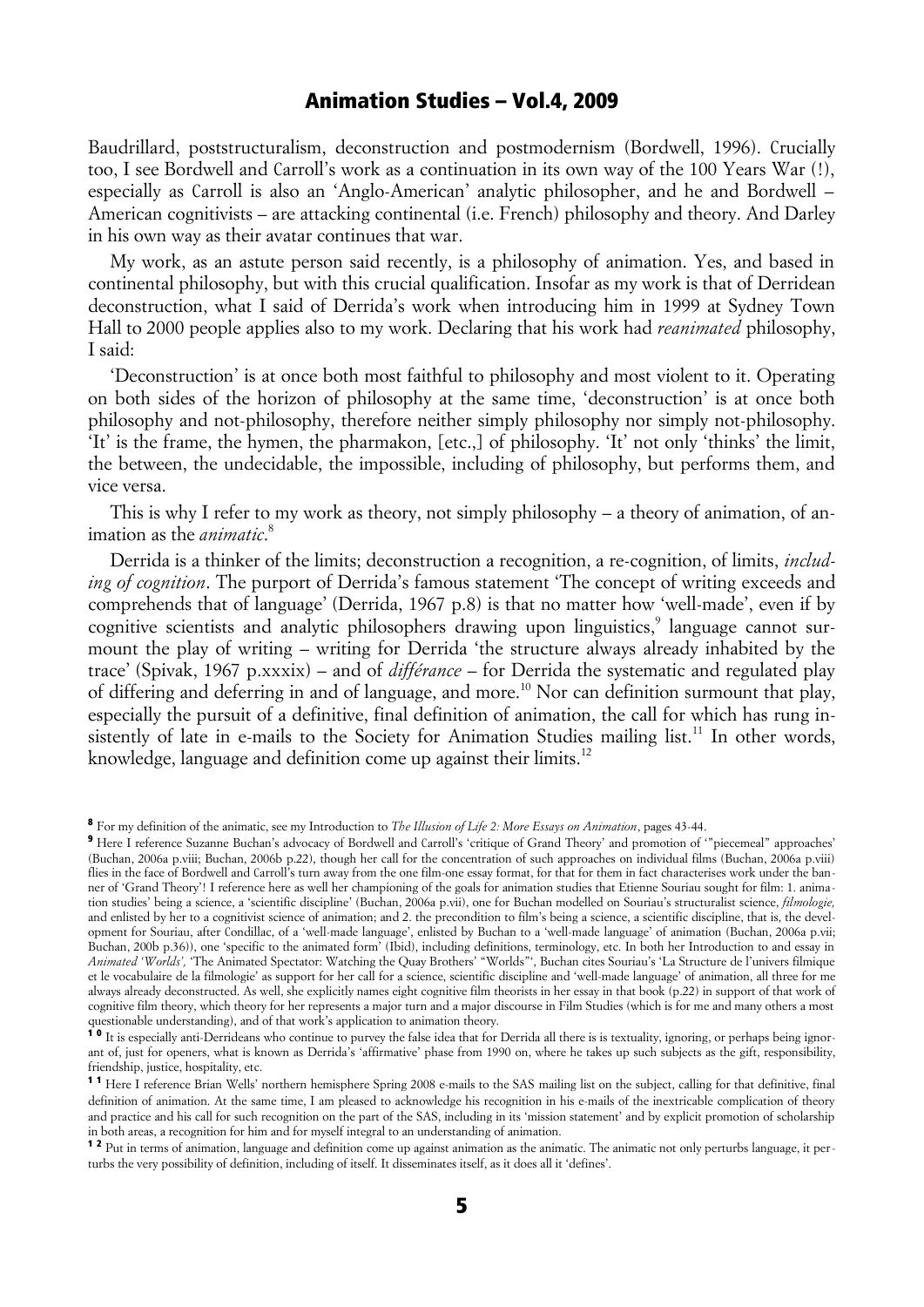But Derrida is not saying that such efforts to know fully and finally should not be made. To the contrary. They will and *must* be, and must be as complex, sophisticated and rigorous as possible.<sup>13</sup> But that will not prevent these efforts from meeting their limits, from failing to accomplish or fulfil their desire for presence, for essence, for identity, for self-identity, for closure, all of which are, pardon the pun, foreclosed. And fortunately so. Their accomplishment or fulfilment, says Derrida, 'would be death itself; the good, the absolute good, would be identical with death' (Derrida, 1987 p.260). So their failure becomes their paradoxical success, even as their success would be the ultimate failure.

In other words, it is the irresolvability of the question of who authored Felix that keeps the theorist and what the theorist theorises animate, animated and animating.14 The irresolvability animates research and scholarship, keeps them going. Its resolution, on the other hand, would render that animation inanimate.

Here another crucial point, one marked in my use of the term *supplement* earlier: my work, like Derrida's, is not opposed to traditional scholarship. What Derrida declares of philosophers I say of animation scholars. He states:

I do not think we need to choose between the two. We should have philosophers trained as philosophers, as rigorously as possible, and at the same time audacious philosophers who cross the borders and discover new connections, new fields, not only interdisciplinary researches but themes that are not even interdisciplinary. (Derrida, 1997 p.7)

Such themes (and problems and objects, too) would be 'new', of no legitimacy, recognition or even identity in existing academic fields and universities, necessitating the invention of 'a new competency, a new type of research, a new discipline' (Derrida, 1997 p.8). Such new entities would be constitutively at once faithful to and disturbing of the propriety and authority of existing understandings, forms, systems, discourses, institutions, etc.

So we need traditional animation scholars doing their 'time-honoured work', animation scholars doing interdisciplinary work and for me animation scholars deconstructing that work!

And fortunately, whether theorists theorise it or not, deconstruction as process of world is always going on.

You see, Derrida is a 'robust pluralist'15 when it comes to theorising, as am I. Too, I say of my approaches what he says of his: 'No one is obliged to be interested in what interests me' (Derrida, 1992 p.65).

And to say 'approaches' means that in this essay I must confine my remarks mostly to the work of Derrida, leaving Baudrillard for another day.

<sup>&</sup>lt;sup>13</sup> This, of course, includes my own work, in which I insist on bringing as much sophistication and rigor as possible to bear upon analysis, which includes for me striving for as much clarity as possible. So I dispute Ethan de Seife's criticising, in his e-mail to the SAS mailing list on April 7, 2008, my use of terms such as 'animatic' as 'a further, jargonistic blurring of terms which could, frankly, use more clarity, if anything'. The same goes for Darley's accusation against that 'indiscriminate blending as "Theory"'…that has led 'some to esoteric and jargon-ridden flights of elliptical rhetoric…' (p.73)**.** I am relentless in the pursuit of clarity in what I write, including in the elaboration of the term 'animatic', while at the same time not traducing the complexity required by the object of analysis, even if de Seife and Darley do not see it. And beyond that, there is a clarity that comes in the use of terms of art of a field, too. This is to say that I dispute the notion that, while it is legitimate that professions and disciplines such as the sciences each have their own language that their practitioners use to speak with and among each other, this is barred to the arts and humanities, even terms from philosophy, deconstruction, etc., being characterised by definition as jargon. To attack jargon can be a highly loaded, ideological tactic, a mode of war against the ideas of others.

<sup>1 4</sup> See my '(The) Death (of) the Animator, or: The Felicity of Felix', Part II, *Animation Studies*, vol. 2, 2007.

<sup>1 5</sup> Here I inscribe Carroll's distinction, in 'Prospects for Film Theory', pages 62-63 and 67-68, between 'robust methodological pluralism' and 'peaceful coexistence pluralism'.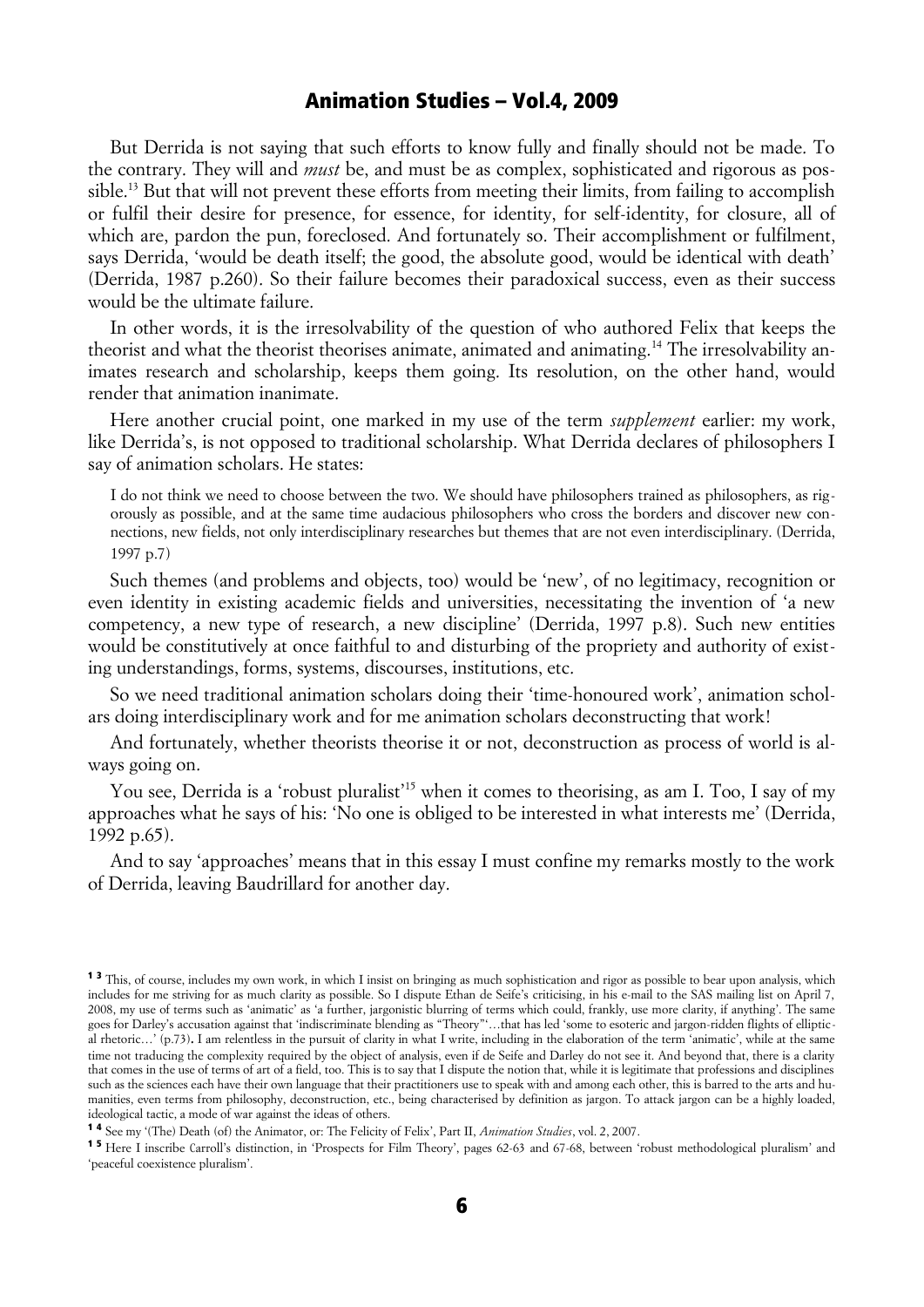The biggest critique people seem to make of my work is that it evacuates 'animation' from the discourse of animation film and animation studies in order to prioritise my own philosophic meditations on theory. I disagree on multiple grounds, for openers evidenced by the historical work on animation film in my Introductions to the two anthologies. Furthermore, insofar as my work opens the term 'animation' to the history of its ideation, it cannot but enrich the understanding of the pertinence 'animation' in *animation* film and *animation* studies.

Moreover, I see my work in accord with Paul Ward's crucial suggestion in his apt article 'Some Thoughts on Theory-Practice Relationships in Animation Studies' that this whole debate is not just about how other disciplines can be used to illuminate animation but how animation can and should be used to illuminate other disciplines, ideas and concepts. That's what I am never not doing.16 My work is never not facing at least two ways at once, as one can see from my working between animation film and live action film, between animation theory and film theory, between animation studies and Film Studies, arguing for their inextricable complication, as well as between animation and other 'disciplines', not only bringing the work of Derrida, Baudrillard et al. to the theorising of animation but animation to the theorising of their work. And that of others. Two points: the in-between is for me the very domain of animation, operating not only between disciplines but within them, making every discipline interdisciplinary.<sup>17</sup> Second, in terms of the work of the theorists I privilege, through my work their theories can be seen *–* 'for the first time', as it were *–* as themselves of the order of animation, making these theorists not only theorists of animation and the animatic but animatic theorists of them.

Having said this, I will now return to Darley's text for further elucidation of its terms of criticism and to offer my responses to them. To facilitate that process for the reader and myself, I will quote a key portion of Darley's condemnation:

In particular, one wants to believe that the kind of diversions into so-called 'theory' which occurred in relation to live action would not be repeated in animation studies. For the increasingly poetic character of such 'theorizing' *–* its reliance on metaphorical, associative and speculative routines which are divorced from real phenomena and practices *–* leads not to rational understanding, but rather to forms of rhetorical extemporization: a kind of poetical 'riffing' with theoretical concepts and ideas that bear very little relation to the real-world practices into which they are being 'shoe-horned'.

<sup>&</sup>lt;sup>16</sup> The importance of Ward's article has been acknowledged, and boosted thereby, by its being awarded the 2008 SAS's McLaren-Lambart Prize for Best Scholarly Article on Animation. So what it says, including on the theory of animation, has every chance of being influential in the thinking by many animation and other scholars on the subject. Given that, I would be remiss in not stating that for me the Mike Wayne typology of cultural practitioners – reflexive, theoretical and critical (from least to most self-conscious and desirable) – that Ward endorses for application to animation studies in his essay needs qualification and challenge, at least its initial characterization by Ward. For two pages later that characterization undergoes not one but two shifts, shifts that for me dramatically reanimate it. First, *theoretical* suddenly shifts to join *critical* as 'broader', as follows: 'the broader theoretical and contextual dimensions'. Then, *critical* suddenly becomes itself subject to the *theoretical*, as follows: 'There is little theorizing of the broader contextual issues at stake'. Which means that Ward's Wayne model suddenly metamorphoses into one much closer to my modeling, in which theory is not separate from but rather at work, or better, both at work and at play, in all three of Ward's categories, where none of them can escape theory, and where text and context are always already imbricated, so a simple either/or opposition of text and context is always already deconstructed, as is any belief in context as an escape from theory.

As well, of course, the Marxist model that dominated late '60s French and English film theory and that Ward promotes for animation studies insofar as that model informs his use and elaboration of this typology in particular, at least in its initial characterization, and his essay in general-one where production, including cultural production, is privileged, dialectics is the watchword, and critique, *critical practice*, as the interrogating of 'the politics of representation', becomes the highest activity-is one with which my work parts company. That includes his notion that 'animation… needs to offer a critique in order to define itself…' (p.239), which implies that animation that does not do so is by definition not animation for him. See my Introduction to *The Illusion of Life 2*, pp. 39-40, for my criticisms of Marxist film theory, including of its either/or modellings.

<sup>1 7</sup> On animation as in-betweener, as of the order of the in-between, see my Introduction to *The Illusion of Life*, pp. 13-14, and my Introduction to *The Illusion of Life 2,* pp. 70-71.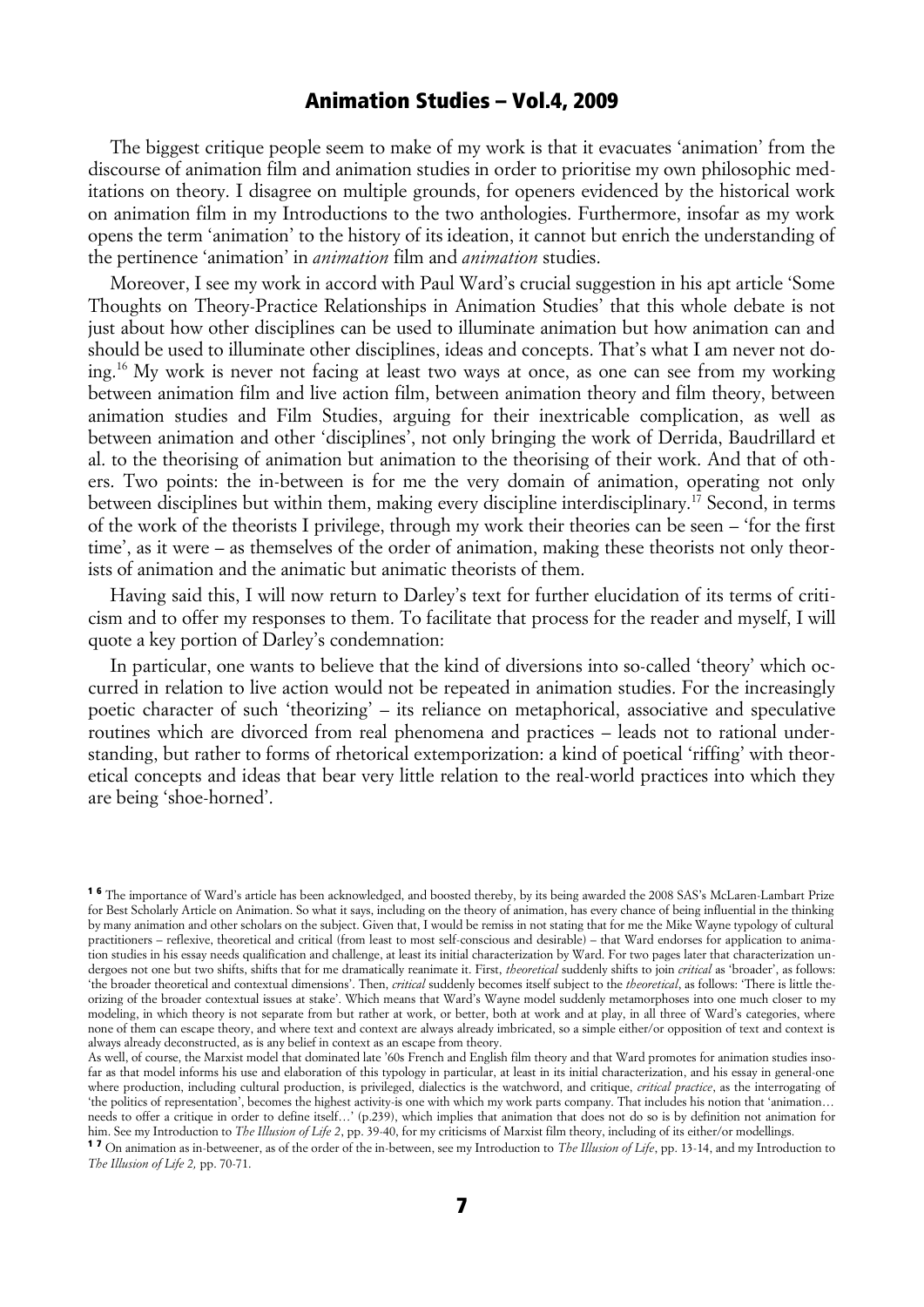An example of such 'theorizing' occurs in the introduction to *The Illusion of Life: Essays on Animation* (Cholodenko, 1991), where, in a discussion inspired by Derrida's approach to deconstruction, it is claimed that a theoretical account of 'animation film' implies a deliberate collapsing and liquefication of distinct categories and senses of the idea of animation. Thus we are informed that

to account for animation film, the theorist would be compelled to approach the idea of animation precisely not as delimited to and by the animation film ... but as a notion ... implicating the most profound, complex and challenging questions of our culture, questions in the areas of being and becoming, time, space, motion, change *–* indeed, life itself. (Darley, 2007 p.71)

Now, to reply further to Darley's critique, first of my work in general, then of my work as poetry in particular. Let me begin by pointing to a few additional ironies. First, while my deconstructive writings on animation foreground animation as (non)essence, which means that I qualifiedly share with Darley his stated anti-essentialist stance,<sup>18</sup> he ironically nonetheless issues a total, blanket denunciation of my work, as Pilling did before him!<sup>19</sup> Second, their denunciations ironically exemplify a Grand Theory on *their* part, the Grand, that is, totalising, overarching, Theory that Grand Theory is per se unacceptable, void, of no value.<sup>20</sup> Third, while he mistakes my work for Bordwell and Carroll's 'Grand Theory', nominating and condemning it as sole exemplar of 'theory' 'in' the field of animation studies, at the same time he does not notice or ignores that their 'Grand Theory' *is* in animation studies but in a form different from mine. To wit, insofar as Paul Ward and others draw their modeling of animation from late '60s French and English Marxist film theory and promote that for animation studies, despite Darley's wish 'to believe that the kind of diversions into so-called "theory" which occurred in relation to live action would not be repeated in animation studies' (Ibid) *–* in other words, that the incursion of 'theory' that my work represents would not be repeated *–* the film theory 'virus' is already in animation studies *in this form*, even as those promulgating it become subject to the 'critique of Grand Theory'!

And a fourth irony: Darley mounts his polemic against *all* my work while explicitly referencing *only* my Introduction to *The Illusion of Life*! 21 This is a far cry from scholarly and professional practice. And a fifth: though published in 2007, his article addresses all of its criticisms to pre-2000 publications, as with my 1991 Introduction, while presenting itself as a response to not only the past but the current state of affairs in the field! Like my own post-2000 publications, Paul Wells' publications after *Understanding Animation* (1998) go unaddressed, too. This is another telling deficiency on Darley's part.

<sup>1 8</sup> And I as well share his and Carroll's fallibilism (see Carroll, 1996 p.60), the belief that no system of thought is or can be conclusive, which I have already referenced in terms of the TOE and Kurt Gödel's Incompleteness Theorem in 'The Nutty Universe of Animation'.

<sup>1 9</sup> Given both their blanket disparagements of essays in *The Illusion of Life*, and without their even naming those essays, when I say 'my work', at points I mean to include those essays. A further and crucial point must be made. For me, there is a key issue here of what criticism is, how one does criticism. I believe in an approach that looks for what is good as well as what one finds problematic, acknowledging the former as well as indicating the latter. As Stanley Cavell has famously said, there is no knowledge without acknowledgment. Which is why I part company with those who engage in blanket denunciations of the work of others, who find not one good word to say about that work. And that necessity of acknowledgement as precondition to knowledge must as well include for me acknowledging the work of others upon which one has drawn, to which one owes a debt, something I find too often absent in recent 'scholarship'.

<sup>&</sup>lt;sup>2 0</sup> See my Introduction to *The Illusion of Life* 2, p. 44, for what I call a corollary Grand Theory, that is, that only 'piecemeal theorising' (Carroll) and '"piecemeal" approaches that concentrate on individual films' (Buchan's Animation Research Centre's web announcement for her *Animated 'Worlds'* conference in 2003) are worthwhile and legitimate.

<sup>&</sup>lt;sup>21</sup> I use the word 'polemic' advisedly here. Polemic is from the Greek *polemikos*, meaning war. I reply in kind, as Carroll requests of his interlocutors, for he wants such an agonistic debate among theories. See Carroll, 'Prospects for Film Theory', pp. 62-63 and 67-68. Darley himself identifies his approach in 'Bones of Contention' as 'the polemic' (p.72). The abstract of the article calls it 'a polemical response' (p.63). And Buchan, in her Introduction to the issue, calls Darley's article 'a welcome polemic' (p.6), though welcome to whom is the question I pose. On the other hand, while Carroll favours speculation, Darley is averse to it.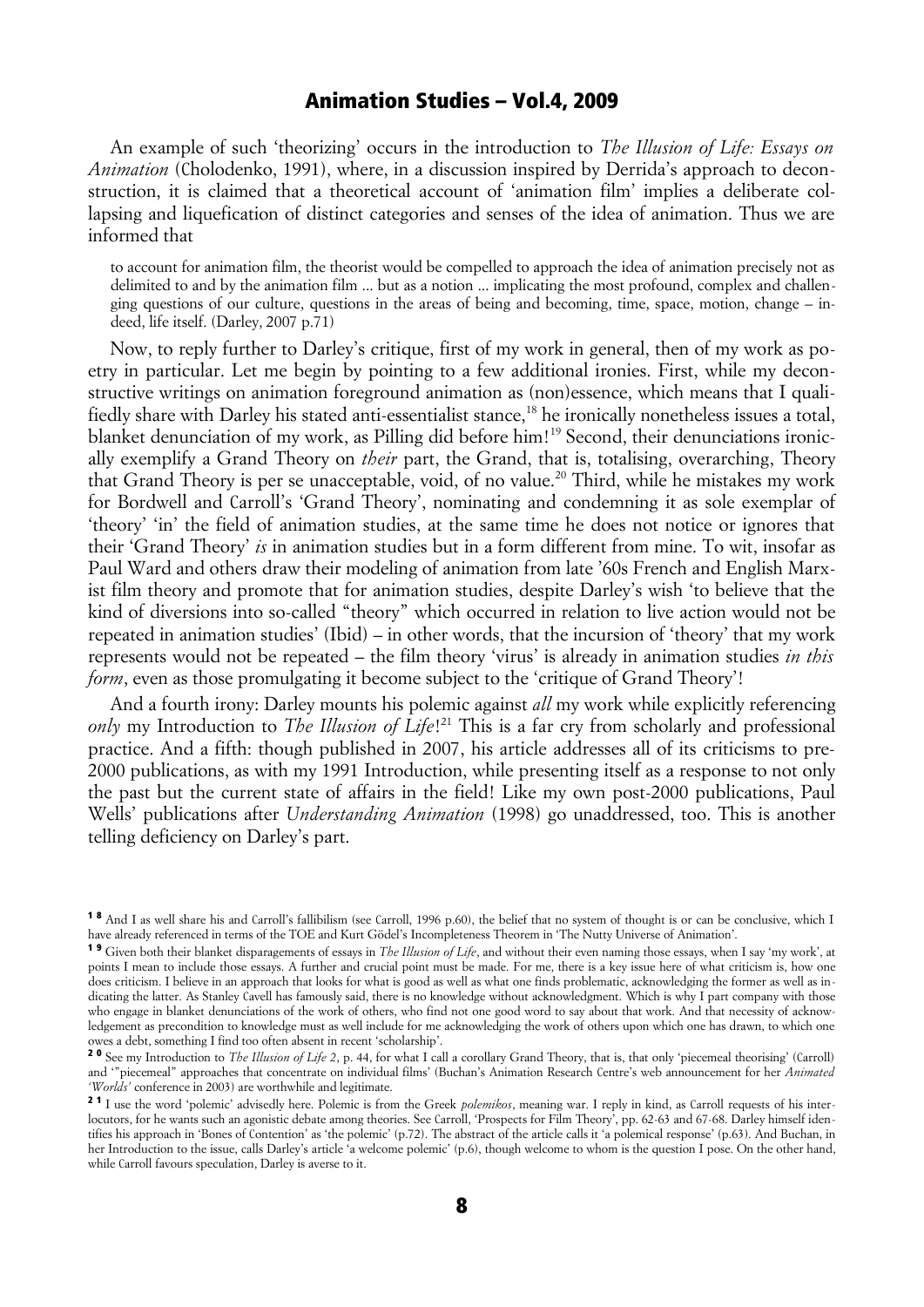And beyond that, Darley operates from the self-appointed, superior position of not only judge determining guilt, adjudicating what is legitimate and what is not, but executioner, casting out from animation studies what he finds illegitimate. But I would ask what qualifies him to assume such a role, especially when he himself ironically declares in his opening paragraph that the article 'involves what are still only partially resolved reactions to a variety of claims made in and for the field'! (Darley, 2007 p.63). Not that for me one ever achieves a resolution, but this reads as decidedly premature! He is the grand poobah, the grand legitimator and deligitimator, whose article announces and denounces, or, as the abstract at the head of his article declares, 'confronts what it views as significant obstacles (and cul-de-sacs) with respect to the progress and consolidation of the subject as a legitimate field of scholarship' (Ibid). The body of his text is *only* criticising, *only* negative, except for registering agreement with Mark Langer on a point (only in the endnote then to criticize Langer), and his tone is pompous and derogatory. Apart from the nod to Langer, Darley has not one good word to say about scholarly work done in animation studies in the body of his essay, including not one acknowledgment of good aspects of what he criticizes. Nor, I would add, does he seem to think he needs to justify his criticisms with reasoned explanation and argumentation, his mere assertion of them being enough to carry conviction!

For me, there is a key issue here of what criticism is, how one does criticism. I believe in an approach that looks for what is good as well as what one finds problematic, acknowledging the former as well as indicating the latter. As Stanley Cavell has famously said, there is no knowledge without acknowledgment. Which is why I part company with those who engage in blanket denunciations of the work of others, who find not one good word to say about that work. (And that necessity of acknowledgement as precondition to knowledge must as well include for me acknowledging the work of others upon which one has drawn, to which one owes a debt, something I find too often absent in recent 'scholarship'.)

What praise Darley gives to animation scholars is, apart from the Langer in the text, saved for the endnotes, Suzanne Buchan receiving acknowledgement in endnote 8, and then the following in endnote 16: 'Of course, it goes without saying that I do not wish to deny the considerable work that has already been undertaken by *–* to name but a few *–* Crafton (1984), Thompson (1980), Langer (1992), Klein (1993), Pilling (1997), Furniss (1998) and Wells (1998)' (Darley, 2007 p.75). Coming as it does in the penultimate endnote of the article, this reads as but an ersatz afterthought, too little, too late.

Furthermore, though the abstract at the head of the article states 'An overall approach is suggested…' in it, the only overall approach I can discern is the negative one, what is *not* to be done, not what *is* to be done. Of course, the very figuring of the 'overall approach' raises the spectre of 'Grand Theory'!, his 'overall approach' deducible as following on from Bordwell's and Carroll's approaches. In that regard, one of the oddest moments for me is his endnote 8's praise of Buchan for looking for similarities as well as differences, when that is what *he* has *not* done in terms of my work, as for example, his attributing the critique of essentialism to Noel Carroll's 2000 discussion (Darley, 2007 p.66), when I offer that in 'The Illusion of the Beginning: A Theory of Drawing and Animation', likewise published in 2000. But, as I indicated, he mounts his blanket critique of my work on the basis of only my 1991 Introduction to *The Illusion of Life*; and an acknowledgment of my article would have to perturb the total negativity he has toward my work.

As for my 1991 Introduction, Darley's treatment of it constitutes a totalising, 'tendentious' misrepresentation of what I claim there*,* which misrepresentation does to my work what he says I do to animation, that is, 'shoe-horns', 'collapses' and 'liquefies' (Darley, 2007 p.71) it, or better *–* liquidates it! For the record, nowhere do I claim that a theory of animation film implies a deliber-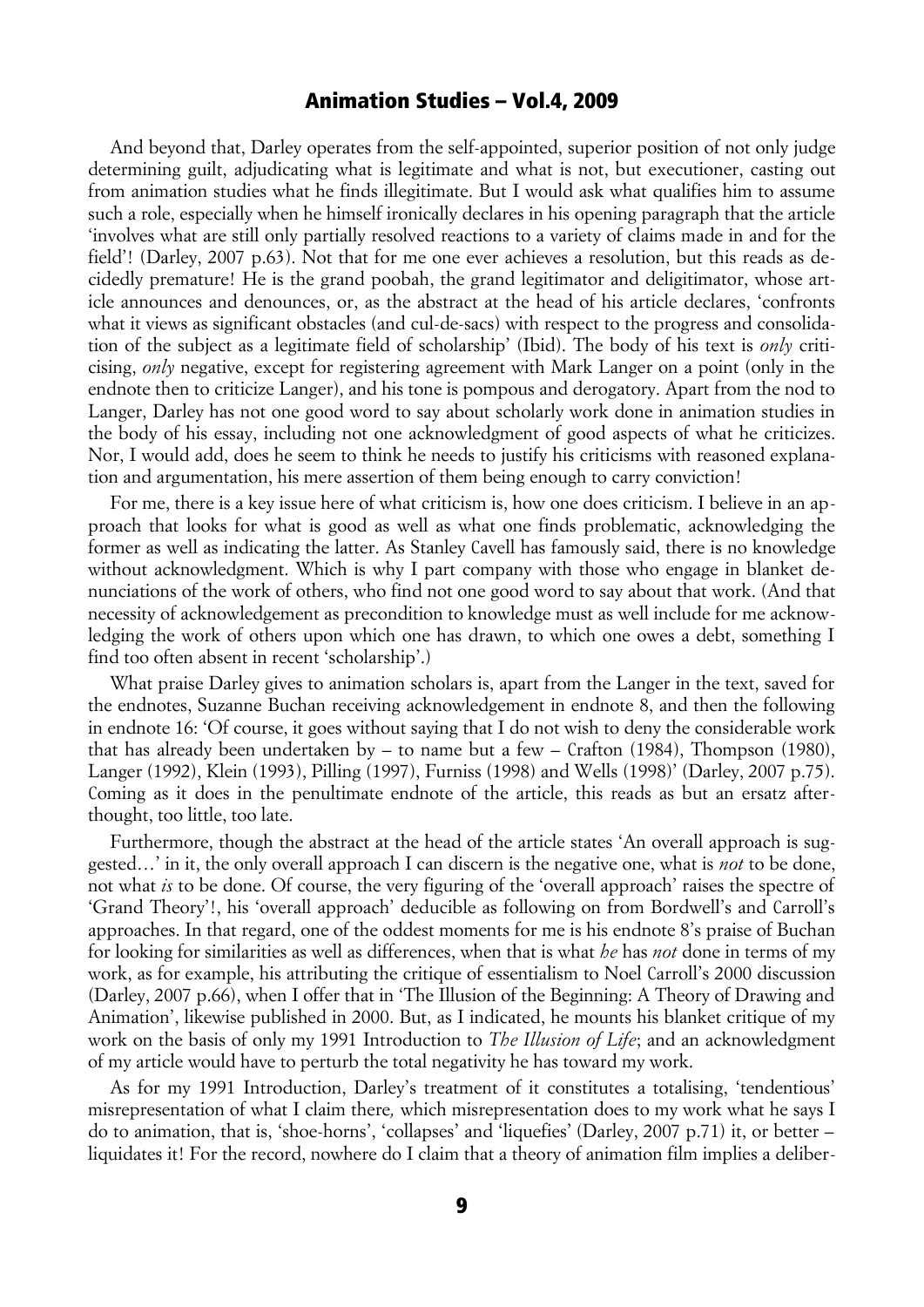ate collapsing and liquefication of distinct categories and senses of the idea of animation nor does such a theory operate in my thinking of animation. Nor could it, since distinct categories alone provide the material with and through which deconstruction operates, unless the mere *opening* of animation film to the idea of animation, and vice versa, would be such a collapsing and liquefication for him! Or unless, by 'liquefication', he means dissemination, deconstruction! But they are radically different, as different as are 'anything goes' and 'the systematic and regulated play of differing and deferring in and of language' that is *différance*.

My idea was that animation as idea (concept, process, etc.) informs the animation film, and vice versa, so the animation film is *open* to the idea of animation, and vice versa. While Darley accuses me and many of the essays in *The Illusion of Life* of 'appropriating animation' (Ibid), it is arguable that he seeks to do so with his own sequestering vision, wanting to keep animation film safe, safe from animation as idea!, indeed not only closing it off from animation as idea but confining it to 'a mode of representation and art' (Ibid), as 'a particular cultural practice of film making' (p.73). Such a sequestering and confining would supposedly for Darley keep animation free from theory, styled by him 'theory'. This is of course *his theory*. But for me, insofar as there is no proper, no essence, to animation, animation is always already expropriated. This means that, despite Darley's theory that my approach appropriates and subjugates animation to 'theory' (pp.71, 72), exploiting animation as 'alibi' (p.71), 'mere grist to the mill' (p.72) and 'pretext or illustrative crutch' (p.73) for 'theory', animation cannot be appropriated nor subjugated by any one or any thing to any agenda, including that of trying to keep it safe, and any effort to do so only expropriates and liberates it all the more (as that effort to protect it as well demonstrates for me a very condescending attitude not only toward idea, toward theory, but toward animation).

Here I turn to Darley's critique, indeed condemnation, of my work as poetry. For me, Plato's animus toward *psuché* (the spectre), including *poetry as spectre*, as second order mimesis, as pernicious, duplicitous evil simulacrum lying at two removes from reality, finds an avatar in Darley's denunciation of poetry in and as my theorising of animation, including his characterising my kind of work as a 'diversion' (p.71). Mark Edmundson, in his book *Literature Against Philosophy*, *Plato to Derrida,* tell us that for Plato, 'poetry is a harmful diversion, best repudiated in the self and cast from the state' (Edmundson, 1995 p.7), as 'the poets must lie, for they live among phantoms' (Edmundson, 1995 p.4).

Poetry is a pejorative term for Darley, but I thank him for identifying my work with poetry, giving me the lead to align it shortly with Derrida's notion of the poematic and in contrast to Bordwell's notion of poetics.

But before I do that, I first have to sketch and reply to the constellation of terms of criticism that Darley models and mounts against my work as poetry. Here I take a cue from his apparent identifying of my work with intoxication, too (Darley, 2007 p.73), another thing censured by Plato, another thing I thank him for. Perhaps it is that intoxication that leads Darley beyond merely criticising my work as poetry to censuring it as 'rhetorical extemporization' (p.71), i.e. improvisation! And as 'poetical "riffing"' (Ibid.)! But, and here we have to counter any notion of an exclusive operation of intoxication here, to see my work as only intoxicating *–* perhaps he means playful, seductive even *–* is to miss the other side of it, for it is a very rigorous, painstaking form of thinking and writing, attentive to the mind-challenging complexities, *including of logic*, that animation sets in play and requires for its theorising. Indeed, I would argue that, though Darley contrasts his cultivation of reason and logic against my putative lack of it, ironically my work pushes logic further than he does in his attack on it.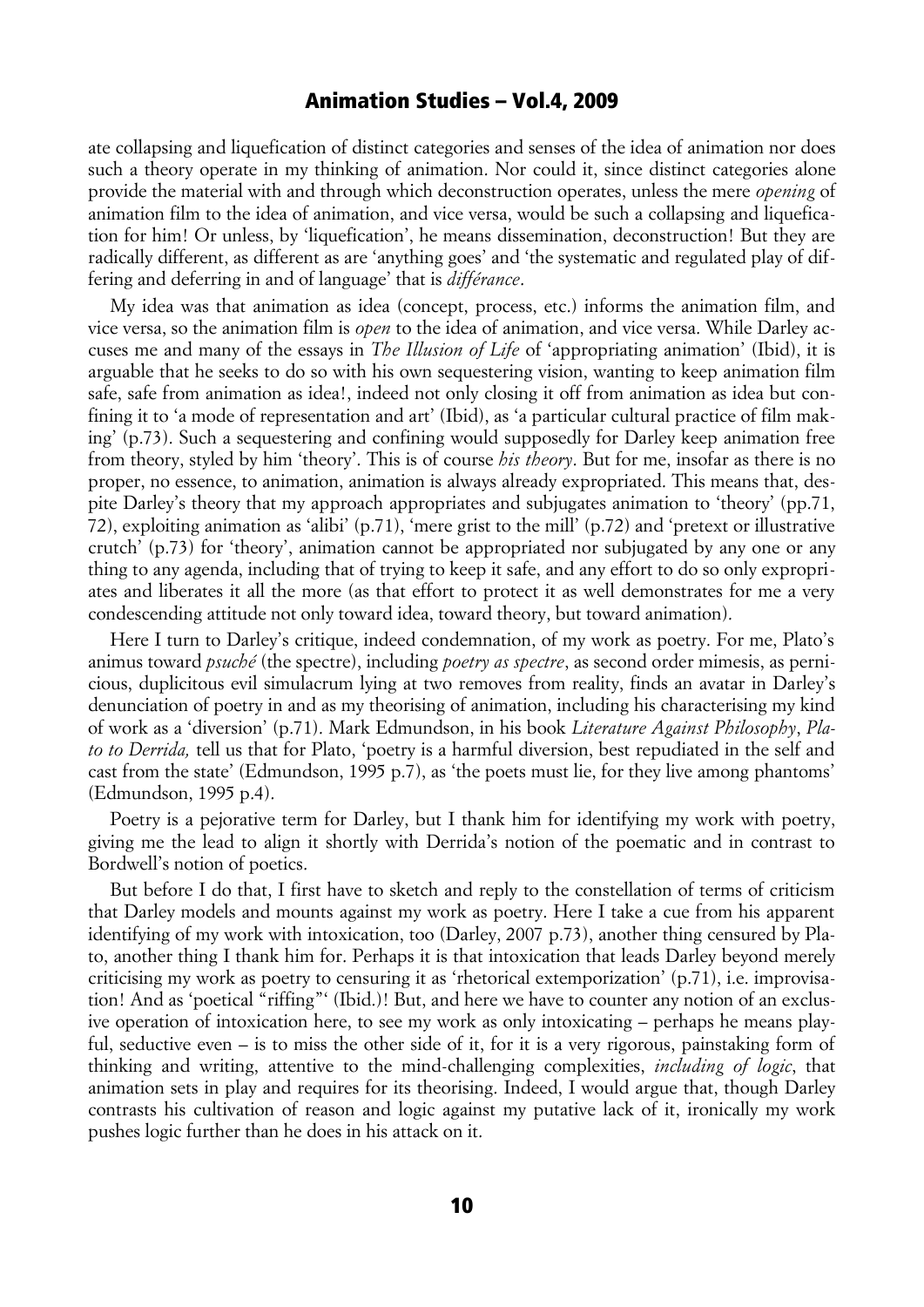Which is to say that, despite his criticism of "either-or" ways of looking as "oversimplistic" (Darley, 2007 p.73) *–* and my criticism of either/or logics in a number of articles, another thing he and I 'share' *–* Darley ironically models and structures his critique with the self-same simple either/or logics (Bordwell and Carroll's, too), such as: rational understanding vs. rhetorical extemporization and poetical 'riffing'; real phenomena and practices vs. speculative routines; real-world practices vs. theoretical concepts and ideas *–* including his demarcating and centering of animation in the rational and the real, the 'real-world' (p.71), and his commingling of the rational with reality. For me, such simple, reductive bi-polar modellings do an injustice to the complexity of animation (and of the subject and the world, and of the commingled relations among them) and hence to the theoretical work called for by that complexity, work I and others have tried to undertake.

Such an injustice is done too in another aspect of Darley's simple anti-poetry approach to animation, his centering it in and confining it to reason and logic as ultimate guarantors of truth *–* an example of what Derrida calls logocentrism (from Greek *logos*, meaning word, speech, reason, logic). Logocentrism is part and parcel of philosophy *–* as ontology, as a metaphysics of *presence –* 'from Plato on'; and it is that which Derrida's work deconstructs. In centering everything in reason and logic, logocentrism seeks to exclude all that is not reason and logic; but what it seeks to exclude, to repress, is irrepressible, that which is not only 'opposed' to logocentrism but 'anterior' to it, indeed its very enabling and *at the same time disenabling* condition, as it is of what logocentrism seeks to center, that is, reason and logic. Let us call that excluded condition poetry, speculation, theory. What is traced in, what spectres, logocentrism, reason and logic is their at once excluded and included radical other, what cannot be subsumed by logocentrism, reason and logic but rather subsumes them, instituting and at the same time destituting them, never not animating, disseminating and seducing them, what I call the animatic. It is what Plato wishes to exclude to establish his Republic of Reason, including in the form of poetry, which is not only informed by but performing of it, but which cannot be excluded, by him or anyone.

Here lies the injustice to animation in Darley's easy associating of animation solely with the ontological, the simple 'per se' of animation as form of presence, essence, being, etc. (Darley, 2007 p.70), to say nothing of his possible and staggering insinuation that my work, and/or work like mine, seeks 'ontological/metaphysical legitimation' (Ibid.)! The ontological, and the simple association of animation with it, are precisely what after Derrida my work deconstructs, including with the trace, the spectre, the hauntological.<sup>22</sup> In consequence, while Darley criticises the work of others for reductivism and essentialism, he ironically falls prey to those critiques himself. Indeed, for a person espousing exclusively reason and logic, he seems to have rather a few nonreasoned and nonlogical aspects and elements to his text.

Another such injustice lies in Darley's simple, total condemnation of the speculative. The speculative is not the opposite of real, rational, logical, as Darley believes and would have the reader believe. It is of the order of the in-between-in-between the real and non-real, the rational and non-rational, the logical and non-logical, like the animatic. And theory for me, after Gilles Deleuze, is not the opposite of practice, it is itself a practice, a practice of concepts that for us animation gives rise to, $^{23}$  even as the practice of animation is itself never not in-formed by theory, at

<sup>&</sup>lt;sup>2 2</sup> In terms of the hauntological, see my 'The Crypt, the Haunted House, of Cinema', 'The Nutty Universe of Animation', 'Still Photography?' and '(The) Death (of) the Animator, or: the Felicity of Felix', Parts I and II.

<sup>2 3</sup> Gilles Deleuze, *Cinema 2: The Time-Image*, p. 280. Here a crucial, indeed radical, point: the one paragraph in *Cinema 1: The Movement-Image* where Deleuze explicitly addresses animation (p.5) serves for us to reanimate his two volumes on cinema as volumes on cinema *as form of animation*!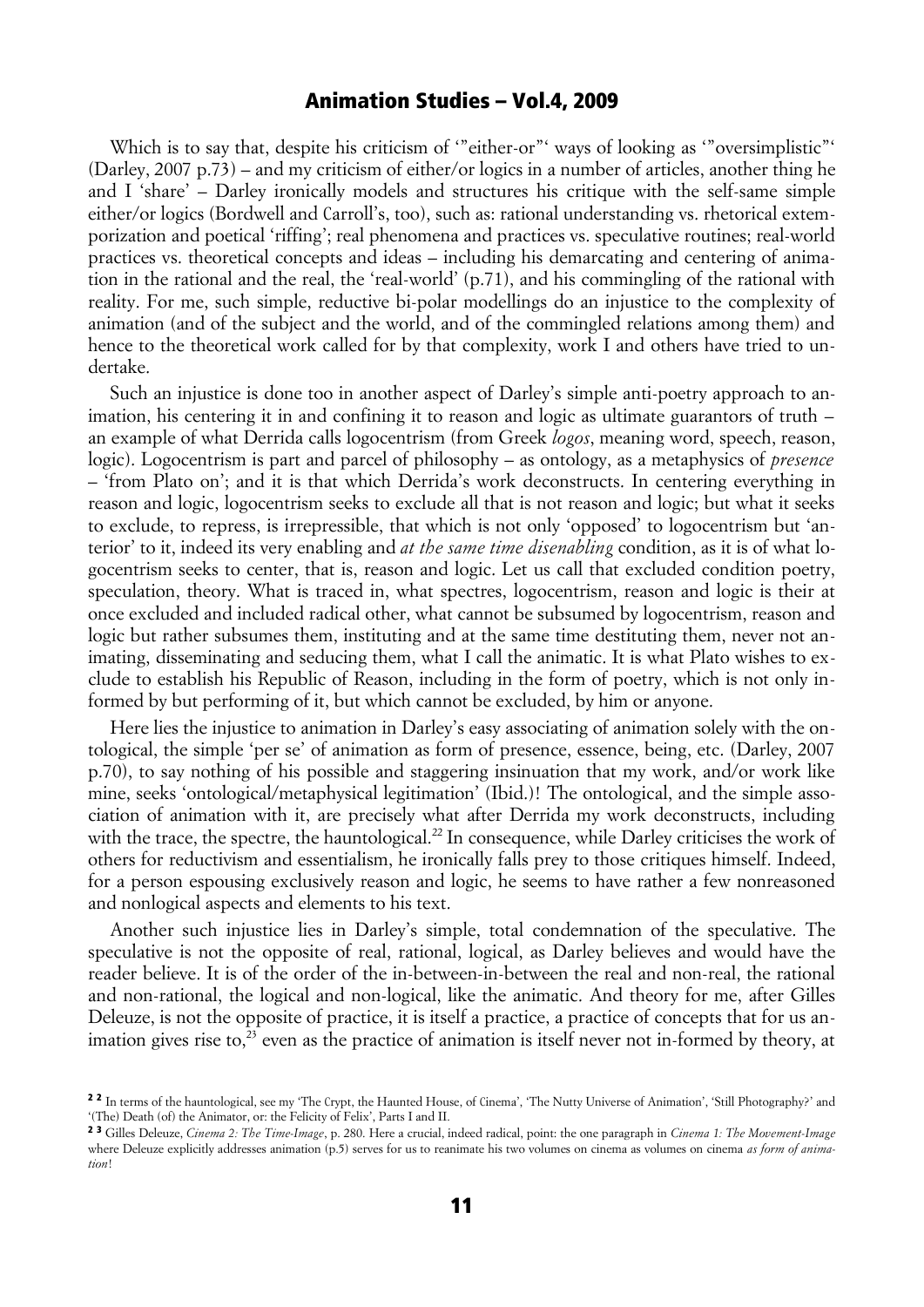the least theory of animation and theory of theory. For me, for the cognitivists to make reason, including in the form of classical Aristotelian logic, formal logic and/or Carroll's normal, ordinary, 'garden variety' (Carroll, 1996 p.54) type, the rule, the authority, for the thinking of film *–* this central Platonic principle of cognitive film theory *–* to make it the rule, the authority, for the thinking of animation!, indeed of anything, means that the *limits* of reason are the *limits* of such thinking of these objects.

In light of the great decentrings of western culture I marked in my last SAS paper, '(The) Death (of) the Animator, or: The Felicity of Felix', Part II, including the decenterings wrought not only by Derrida but before him by Marx, Nietzsche, Freud, Einstein, chaos theory, quantum science (with *its non-classical logics, counter-intuitive modellings, violations of Aristotle's principle of non-contradiction, non-deterministic processes, confoundings of cause and effect, etc.),* etc. *–* such a reasonable and rational limitation and limitation to the reasonable and rational by cognitivist theorists seems quite unreasonable and quite irrational! And quite unreal, given the 'real world' (i.e. the quantum world, which at once makes possible and impossible Darley's 'real-world')! And quite anachronistic! The ostensible cognitivist wish to erase those great decenterings, to conduct an 'Operational Whitewash' (Baudrillard, 1993a p.44) of the last 150 plus years!, a reversal of history nostalgic for what has disappeared or is increasingly disappearing, just won't wash, no matter how hard they redouble their efforts to preserve what has disappeared or is disappearing.<sup>24</sup>

I must add: at the same time, the cognitivists' hyperrationalism, hyperlogics and hyperproductivism, and connections of some to AI (Artificial Intelligence), are very much a part of Baudrillard's third order, that of our contemporary hyperreality, perfect for today's hyperreal, virtual, simulation university *–* today's hyperacademy *–* for me the hyperreal form of Michel Foucault's disciplinary regime of power/knowledge, where now the human is treated as more computer than computer, his 'mind' as information processor, and knowledge as information and data, which is precisely the model of cognition of some cognitivist theorists. Perfect for an accountancy, a Quality Assurance Process, or rather 'Quantity Assurance Process' (where quantity is the new quality) of animation, missing but one thing for me: animation 'itself'.

Now, having deconstructed key elements of Darley's rationalist, Platonic animosity toward poetry, I will turn to Bordwell's and Derrida's takes on poetry. Against that form of Grand Theory he calls 'SLAB' theory (for Ferdinand de *S*aussure, Jacques *L*acan, Louis *A*lthusser and Roland Barthes) (Bordwell, 1989a pp.385-392) and drawing upon the definition of Greek *poiesis* as '*active making'* (Bordwell, 1989a p.371), Bordwell aims to construct a cognitive film theory that he calls a 'historical poetics of cinema' (Bordwell, 1989a p.369), a poetics avatar of Aristotle's *Poetics*, which work for Edmundson served as cure to Plato's banishing of poetry (that is, mimetic arts and literature) from the ideal Republic centred in and ruled by reason and at the same time for Edmundson served as poison insofar as in the *Poetics* Aristotle reinstates poetry as a set of formal categories, structures, species (Edmundson, 1995 pp.8-10) *–* for me poetry thereby ostensibly tamed, domesticated, fixed, rendered inanimate. Hardly the best model for the theorising of animation!

<sup>&</sup>lt;sup>24</sup> This recalls Stalin's efforts to whitewash Soviet history that Timo Linsenmaier tells us about in his article, 'Why Animation Historiography? Or: Why the Commissar Shouldn't Vanish', *Animation Studies*, vol. 3, 2008. I must note: in his article Linsenmaier less felicitously characterises my statement of 'the felicity of Felix' in my '(The) Death (of) the Animator' as 'not entirely unaffected by aspects of the aforementioned indefinite language-games that we have seen to curtail research-based modes of investigation'. But I ask: have we seen that curtailment or is this not simply an assertion, indeed a theory, on Linsenmaier's part? For me it is the latter, and it therefore begs the question, or rather questions, historian's questions even: What and whose research has been curtailed? Is he implying my work has done that? Where is the evidence for such curtailment? Is it not possible that, instead of a simple 'curtailment', even if such could be proven to exist, research might as well and at the same time have been stimulated by such language-games? Let me add: I find much to challenge in Linsenmaier's for me theory of history and in his critique of Derrida, but this is not the place to elucidate those criticisms.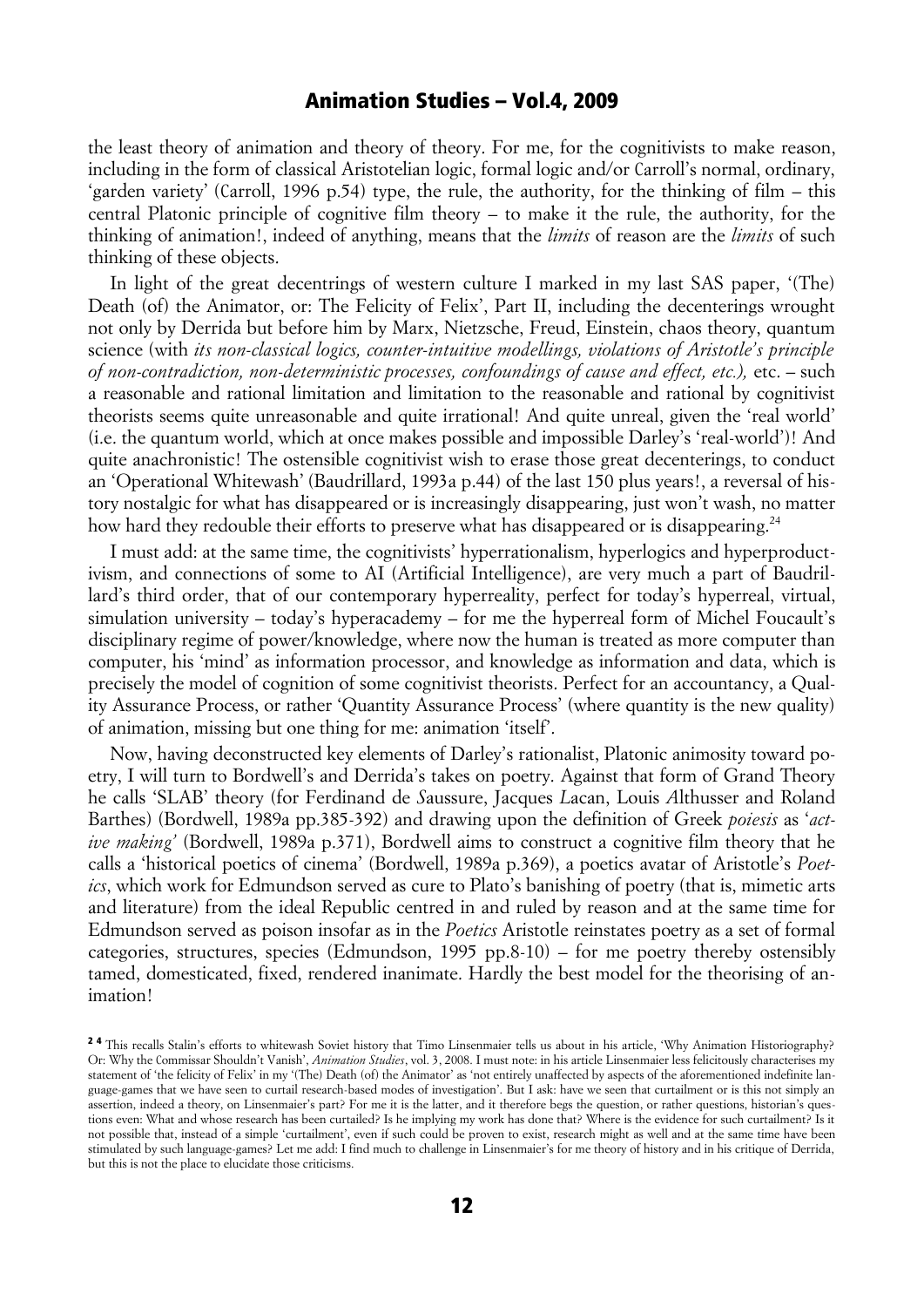I counterpose to both Darley's Platonic dismissal of poetry and Bordwell's Aristotelian formal, categorial, structuralist, productivist, *constructional* poetics, which subordinates poetry to reason, the inescapability, and indeed superiority, of the 'poststructuralist', *deconstructionist* poematics of Derrida, deconstruction being the condition of possibility and at the same time impossibility, the limit of possibility, of construction, of constructional poetics, of cognitivist science and cognitive film theory. Put otherwise, deconstruction re-cognises cognition, re-cognises what it is 'to know' (here we return to the nature and limits of knowing, of cognition and cognitivism), recognizing what comes from and of the other that precedes, subtends, enables and at the same time disenables *–* that is, disseminates, seduces *–* cognition and that cognition does not and cannot recognise, except when 'looking awry'.

The experience of the poematic is near and dear to Derrida's heart. This *–* to quote Derrida multiply (Derrida, 1991 pp.223-237) *–* 'demon of the heart' 'teaches, invents, the heart'. At once singular and iterable (that is, repeatable), it is the lifedeath of poetry, of constructional poetics, of *poiesis*, 'a benediction dictated from and of the other', 'a stranger to all production, especially to creation' ('creation' meaning for me the creationist vitalism of Nietzsche, Bergson, Deleuze). 'Its event always interrupts or derails absolute knowledge'. It is 'a certain passion of the singular mark, the signature that repeats its dispersion, each time beyond the *logos*, ahuman, barely domestic'. While for Plato and Aristotle, Darley and Bordwell, passion, including as poetry, ought always to be controlled by reason, the poematic is never controlled, including by reason, It 'never gathers itself together', rather 'it loses itself', 'gets off the track (delirium or mania)', 'exposes itself to chance'. Its play *(jeu* in French) is not at all 'well-ordered', you see.<sup>25</sup>

The poematic is animated and animatic, of the order of my Cryptic Complex *–* the uncanny, the return of death as spectre, endless mourning and melancholia and cryptic incorporation. The poematic makes the heart its crypt, the poematic crypt the 'innermost heart of hearts' (Rand, 1986 p.lxviii). It and its heart lie beyond the knowledge of sciences and technologies, 'of philosophies and bio-ethico-juridical discourses' (Derrida, 1991 p.225). The poematic is a catastrophic event, event for Derrida of the *strophe*, the turn. Of wound, of trauma, of *pathos*, of *peripeteia*! Irreconciled and irreconcilable, the poematic turns on itself, like deconstruction, like seduction.<sup>26</sup>

The poematic is at once the condition of possibility and impossibility of poetry, constructional poetics and *poiesis;* as the animatic is of animation; as dissemination is of presence; as *différance* is of essence; as deconstruction is of construction and of philosophy (as *logos*); as seduction is of production; as *psuché* is of psyche (soul, spirit, mind!, as in science of mind-psychology *–* and philosophy of mind!) *–* the second of each couple the special case, the reduced, conditional form, of the first. Insofar as the poematic is animatic, and vice versa, and insofar as it can attach to any word, to any language, it deconstructs them, reanimating them with its spectres, its *psuchai*, its 'demons', its singular leave-taking of the singular.<sup>27</sup>

As Derrida declares, 'The life of language … is the life of spectres; it is also the work of mourning; it is also impossible mourning' (Derrida, 2005 p.103).<sup>28</sup>

<sup>2 5</sup> On the *jeu* and 'Che cos'è la poesia?', see Derrida, 'This Strange Institution Called Literature', pp. 64-67.

<sup>2 6</sup> Like Baudelaire's figure and poet's experience of the widow in black-the *passante*-as marked in my 'The Crypt, the Haunted House, of Cinema' and 'Still Photography?', and like Benjamin's aura, as traced in the latter, On Baudelaire's *passante* and Benjamin's aura, see too Samuel Weber, 'Mass Mediauras, or: Art, Aura and Media in the Work of Walter Benjamin', *Mass Mediauras: Form, Technics, Media*, Alan Cholodenko (ed), Power Publications/Stanford University Press, Sydney/Stanford, 1996.

<sup>&</sup>lt;sup>27</sup> On the singular leave-taking of the singular as Benjamin's second notion of aura, see Weber's 'Mass Mediauras', pp. 104-105, and my 'Still Photography?, p. 5.

<sup>28</sup> While a large-scale, focused critique of cognitive film theory's 'critique of Grand Theory' is unfortunately beyond the reach of this essay, I must note this regarding the games the spectering, animatic life of writing can play on the theorist, despite the best efforts of cognitivists even: instead of situating poststructuralism, which conventionally includes Derrida's work (though he rejected the term for his work), and postmodernism, which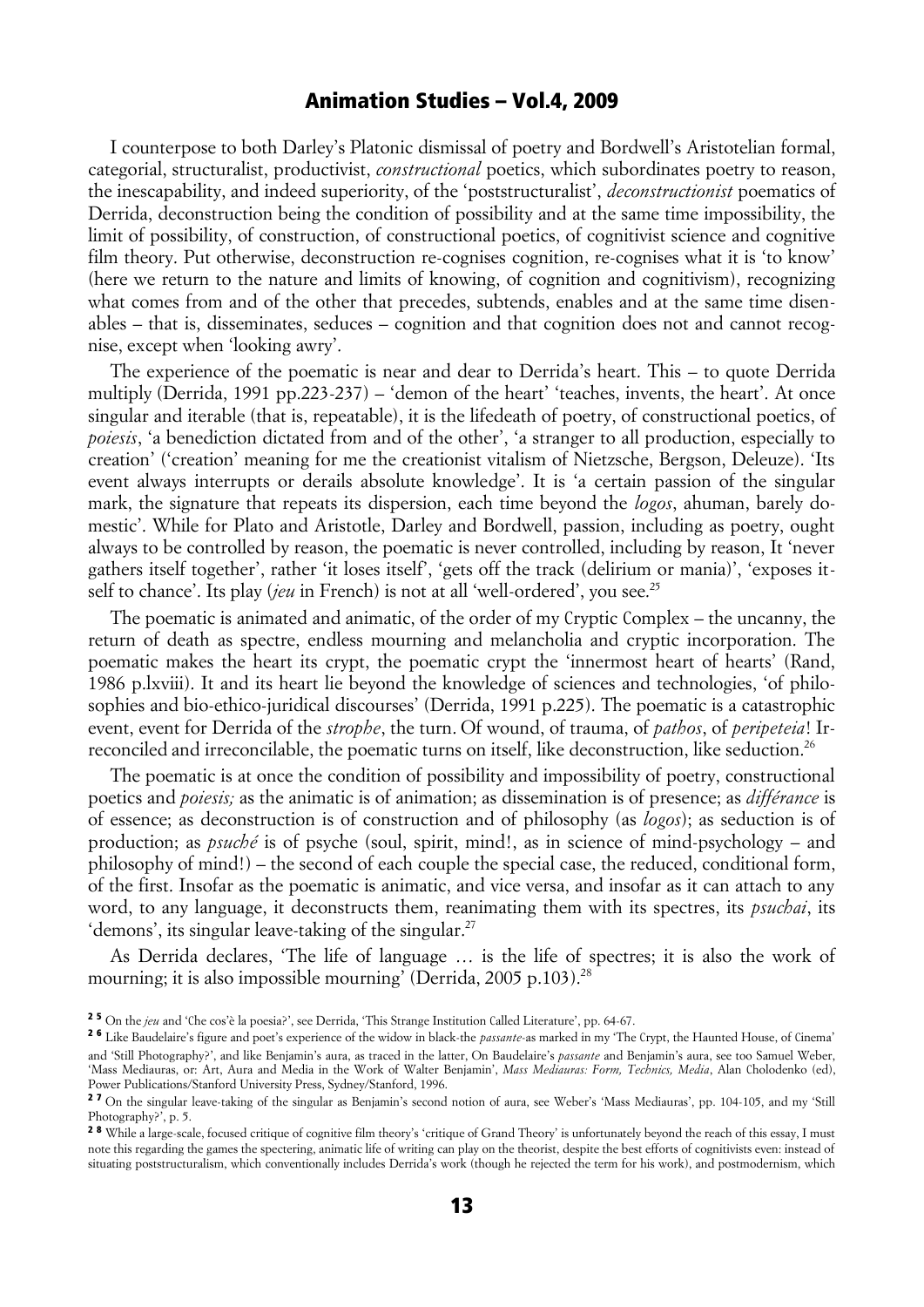And like Derrida, 'T', 'T' the theorist am the crypt, 'the haunt of a host of [such] ghosts' (Derrida, 1986 p.xxiii), whose theorising is poematic, not simply constructional poetics, *poiesis*.

If theory is speculative, a kind of risk, gamble, game, then why not play, as well as be played? For one will be played, as is the photographer/scholar/theorist (including of the Platonic, Aristotelian and cognitivist varieties) by the butterfly in Karl Armen's exemplary allegory *Birdie*, an animation film for me uncannily 'at home' on the home page of the SAS's web site and even carrying the Society's name *–* near and dear to its heart, one might say. Its butterfly cannot but remind me of the one whose name in Latin is *Leptosia nina* but which is called, uncannily so, by the Greek word Psyche, whose equivalent in Latin would be *anima*, which term gives us animation. The butterfly called *animation.* But which I call Psuché, the animatic, poematic butterfly, given how it makes all too painfully, tragically, yet happily, clear the limits of all modalities the human establishes to achieve mastery over the world and its objects, including by means of reason, logic, language, cognition, perception, science and technology, how it eludes all the 'nets' deployed by the human to capture it and 'pin it down', to know it, especially those of psychology, including a cognitivism based in and on psychology, for me, like psychoanalysis, deconstructed and seduced by *psuché*.

In such a light, Psuché the butterfly figures for me the 'ill'- or 'a-logical' butterfly of chaos theory that flaps its wings on one side of the planet, causing a hurricane on the other, as well as the revenging object of quantum theory on the subject,<sup>29</sup> on all knowledge, including scientific, telling us that, as Baudrillard proposes, science aims not at certainty but at uncertainty (see Baudrillard, 1993b pp.42-43), including by definition sciences of language and of cognition, of mind *–* demonstrating for me the *animus* never not in *anima* (soul, spirit, mind) *–* and that one cannot theorise animation by theorising just the life of the subject but must as well theorise *the life of objects*, their superior, seductive, disseminative, animatic, poematic, nutty<sup>30</sup> life.

As the croupiers announce at the roulette tables at the Casino of Monte Carlo: 'Faites vos jeux'.

Place your bets, make your play, your move, your gambit, your bid.

And with this thought I bid you *adieu*, *au revoir*, or rather, *aux renvois – s*to the sendings back, returnings, deferrals, echoes. ^

Alan Cholodenko is an Honorary Associate of the Department of Art History and Film Studies at the University of Sydney. This paper was presented at Animation Unlimited, the 20th annual SAS conference, held at the Art Institute at Bournemouth, 18-20 July, 2007.

#### References

Althusser, L (1971), 'Ideology and Ideological State Apparatuses (Notes Towards an Investigation)', *Lenin and Philosophy and Other Essays*, NLB, London.

conventionally includes Baudrillard's work (though he too rejected the term for his work), as themselves 'Grand Theory', Bordwell claims these as movements that can be present in not only the two 'overarching' (Bordwell, 1996 p.3) modes of Grand Theory-late '60s French film theory (what he calls 'subject-position theory') and 'culturalism' ('overarching' being his damning descriptor of Grand Theory)-but in, as he puts it, the '*three overarching* trends' [my italics] (Bordwell, 1996 p.4) (!), the third being what *he* barracks for (!), 'middle-level' research. With that damning descriptor he ostensibly, unwittingly thereby turns 'middle-level' research into 'Grand Theory' and poststructuralism (Derrida) and postmodernism (Baudrillard) into movements whose multiple 'conceptual affinities and historical connections' (Ibid) include 'middle-level' research and which are not only not themselves 'Grand Theory' but are all the more not requisite for 'Grand Theory' to be 'Grand Theory'.

<sup>2 9</sup> In classic quantum theory, the disturbance of the observed by the observer is matched at the least by the disturbance *by the observed* of the observer.

<sup>3 0</sup> On the nutty, see my 'The Nutty Universe of Animation'.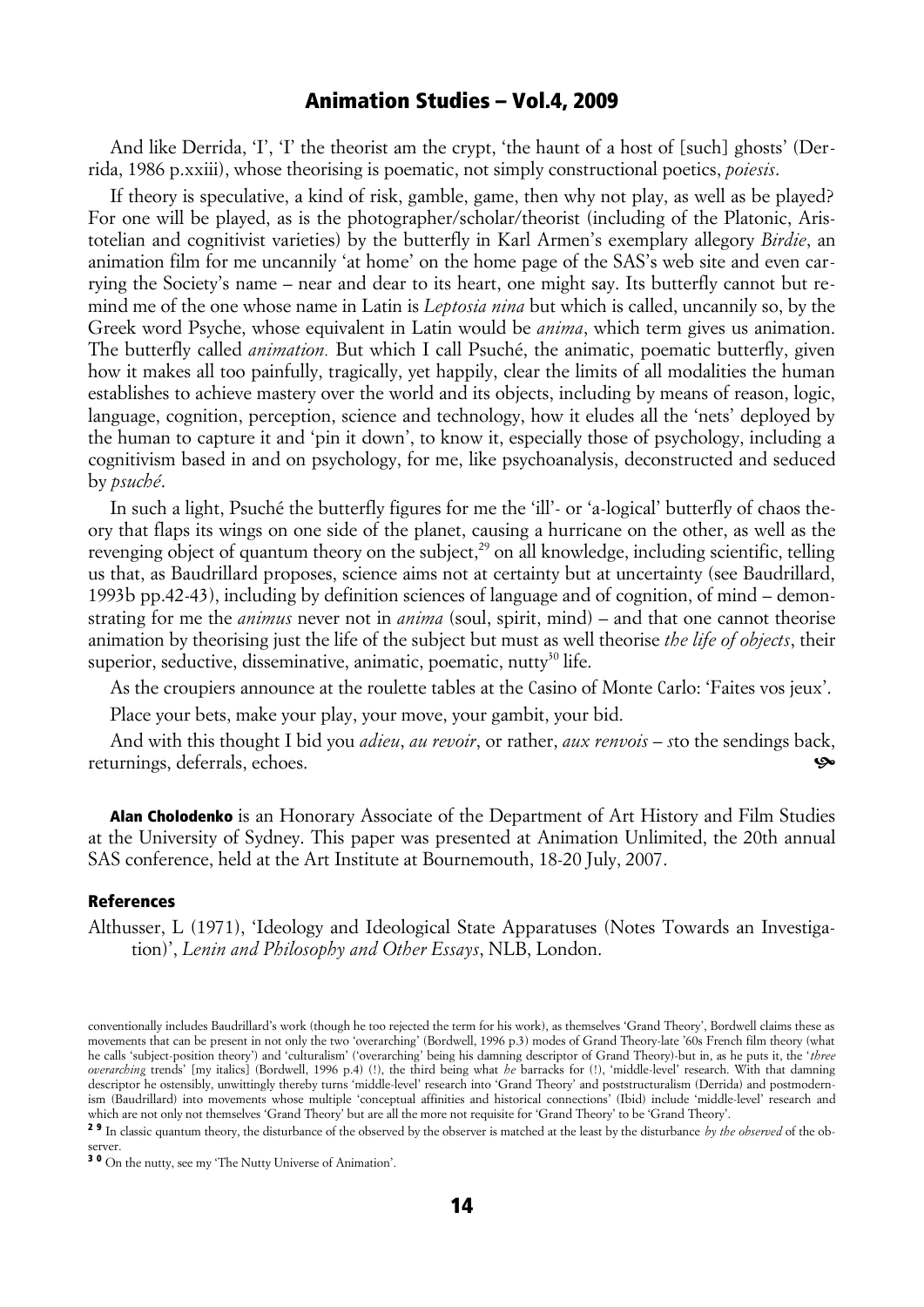- Baudrillard, J (1993a), 'Operational Whitewash', *The Transparency of Evil: Essays on Extreme Phenomena*, Verso, London.
- Baudrillard, J (1993b), 'Superconductive Events', *The Transparency of Evil: Essays on Extreme Phenomena*, Verso, London.
- Bordwell, D (1989a), 'Historical Poetics of Cinema', in R. Barton Palmer (ed), *The Cinematic Text: Methods and Approaches*, AMS Press, New York.
- Bordwell, D (1989b), 'A Case For Cognitivism', *Iris* 9, Spring.
- Bordwell, D (1996), 'Contemporary Film Studies and the Vicissitudes of Grand Theory', *Post-Theory: Reconstructing Film Studies,* The University of Wisconsin Press, Madison.
- Bordwell, D and Carroll, N (1996) (eds), *Post-Theory: Reconstructing Film Studies,* The University of Wisconsin Press, Madison.
- Buchan, S (2006a), Introduction to S Buchan (ed), *Animated 'Worlds',* John Libbey Publishing, Eastleigh, UK.
- Buchan, S (2006b), 'The Animated Spectator: Watching the Quay Brothers' "Worlds"', in S Buchan (ed), *Animated 'Worlds'*, John Libbey Publishing, Eastleigh, UK.
- Buchan, S (2007), 'Editorial', *Animation: An Interdisciplinary Journal*, vol. 2, no. 1.
- Carroll, N (1996), 'Prospects for Film Theory: A Personal Assessment', *Post-Theory: Reconstructing Film Studies,* The University of Wisconsin Press, Madison.
- Cholodenko, A (1991a), Introduction to A Cholodenko (ed), *The Illusion of Life: Essays on Animation,* Power Publications in association with the Australian Film Commission, Sydney.
- Cholodenko, A (1991b), '*Who Framed Roger Rabbit*, or The Framing of Animation', in A Cholodenko (ed), *The Illusion of Life: Essays on Animation*, Power Publications in association with the Australian Film Commission, Sydney.
- Cholodenko, A (2000), 'The Illusion of the Beginning: A Theory of Drawing and Animation', *Afterimage*, vol. 28, no. 1, July/August.
- Cholodenko, A (2004) 'The Crypt, the Haunted House, of Cinema', *Cultural Studies Review*, vol. 10, no. 2, September.
- Cholodenko, A (2005), 'Still Photography?', *Afterimage*, vol. 32, no. 5, March/April (reprinted in *International Journal of Baudrillard Studies*, vol. 5, no. 1, January, 2008).
- Cholodenko, A (2006), 'The Nutty Universe of Animation, the "Discipline" of All "Disciplines", And That's Not All, Folks!', *International Journal of Baudrillard Studies*, vol. 3, no. 1, January, Bishops' University, Canada (www.ubishops.ca/baudrillardstudies).
- Cholodenko, A (2007a), 'Animation-Film and Media Studies' "Blind Spot"', *Society for Animation Studies Newsletter*, vol. 20, no. 1.
- Cholodenko, A (2007b), '(The) Death (of) the Animator, or: The Felicity of Felix', Part II, *Animation Studies*, vol. 2.
- Cholodenko, A (2007c), Introduction to Cholodenko, A (ed), *The Illusion of Life 2: More Essays on Animation*, Power Publications, Sydney.
- Cholodenko, A (2008), 'Why Animation, Alan?', *Society for Animation Studies Newsletter*, vol. 21, no. 1.
- Darley, A (2007), 'Bones of Contention: Thoughts on the Study of Animation', in *Animation: An Interdisciplinary Journal*, vol. 2, no. 1.
- Deleuze, G (1986), *Cinema 1: The Movement-Image*, The Athlone Press, London.
- Deleuze, G (1989), *Cinema 2: The Time-Image*, University of Minnesota Press, Minneapolis.
- Derrida, J (1967), *Of Grammatology*, The Johns Hopkins University Press, Baltimore.
- Derrida, J (1986), 'Fors', in Abraham, N and Torok, M, *The Wolf Man's Magic Word: A Cryptonomy*, University of Minnesota Press, Minneapolis.